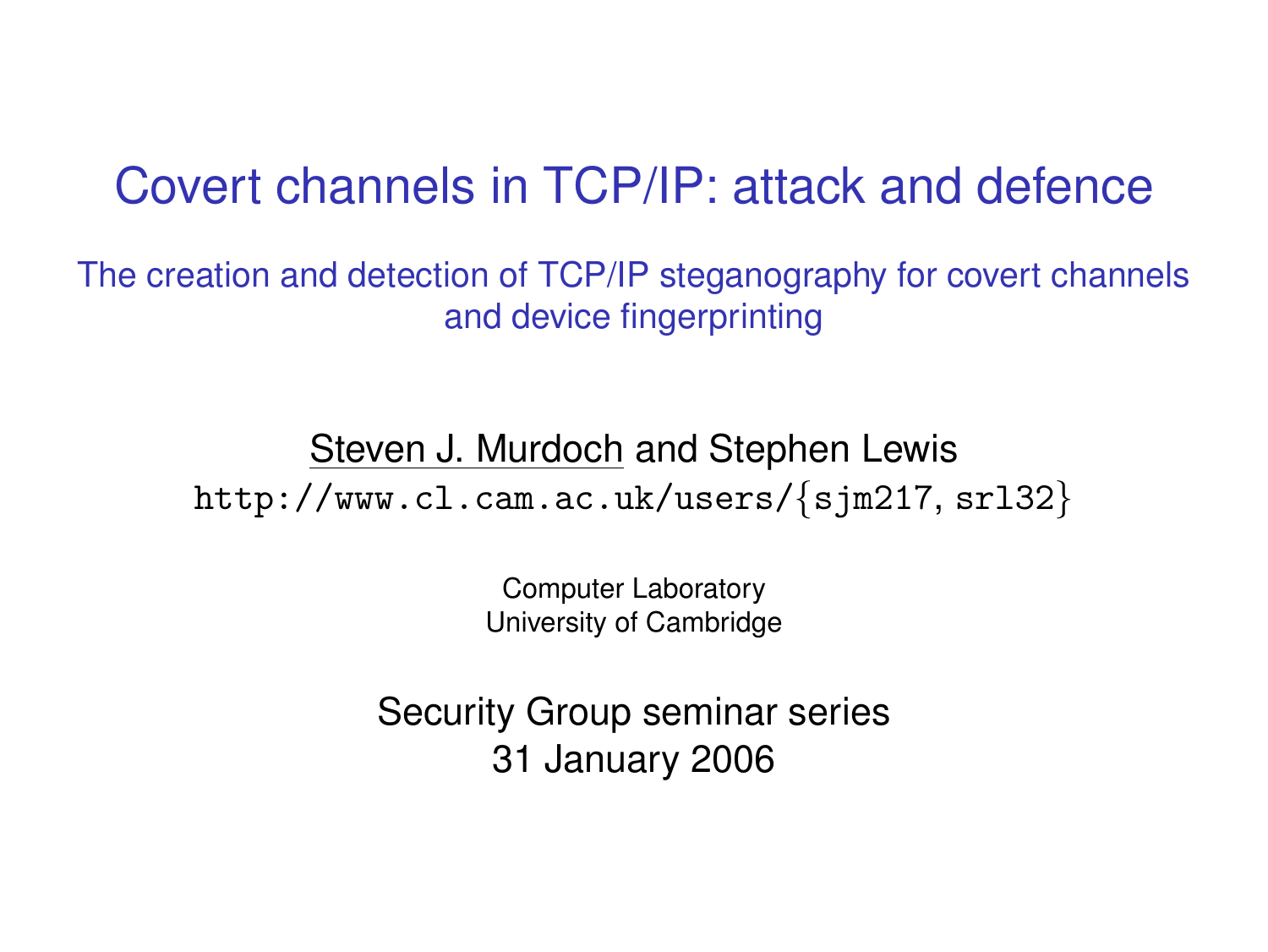

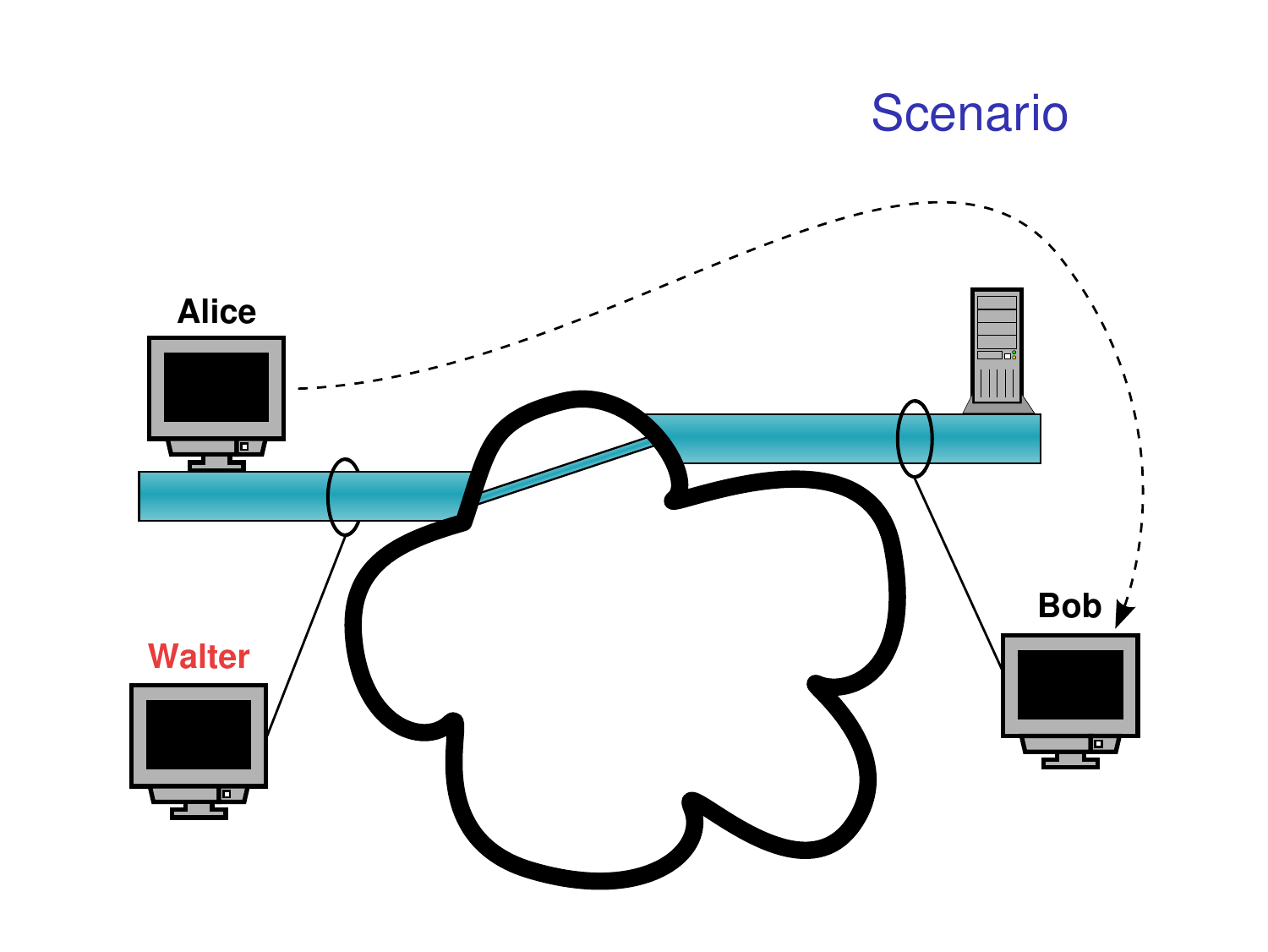# Threat model

- Walter is a *passive warden*, trying to detect unauthorised communication from Alice to Bob
	- To break this policy, Alice uses a *covert channel*
- Walter knows which OS Alice is running
- Alice sends message hidden in *cover-text*
- The cover-text must be received intact
- Alice requires *indistinguishability*
- Subject to these constraints, Alice would like to maximise the available *bandwidth*
- Techniques to achieve these goals are known as *steganography*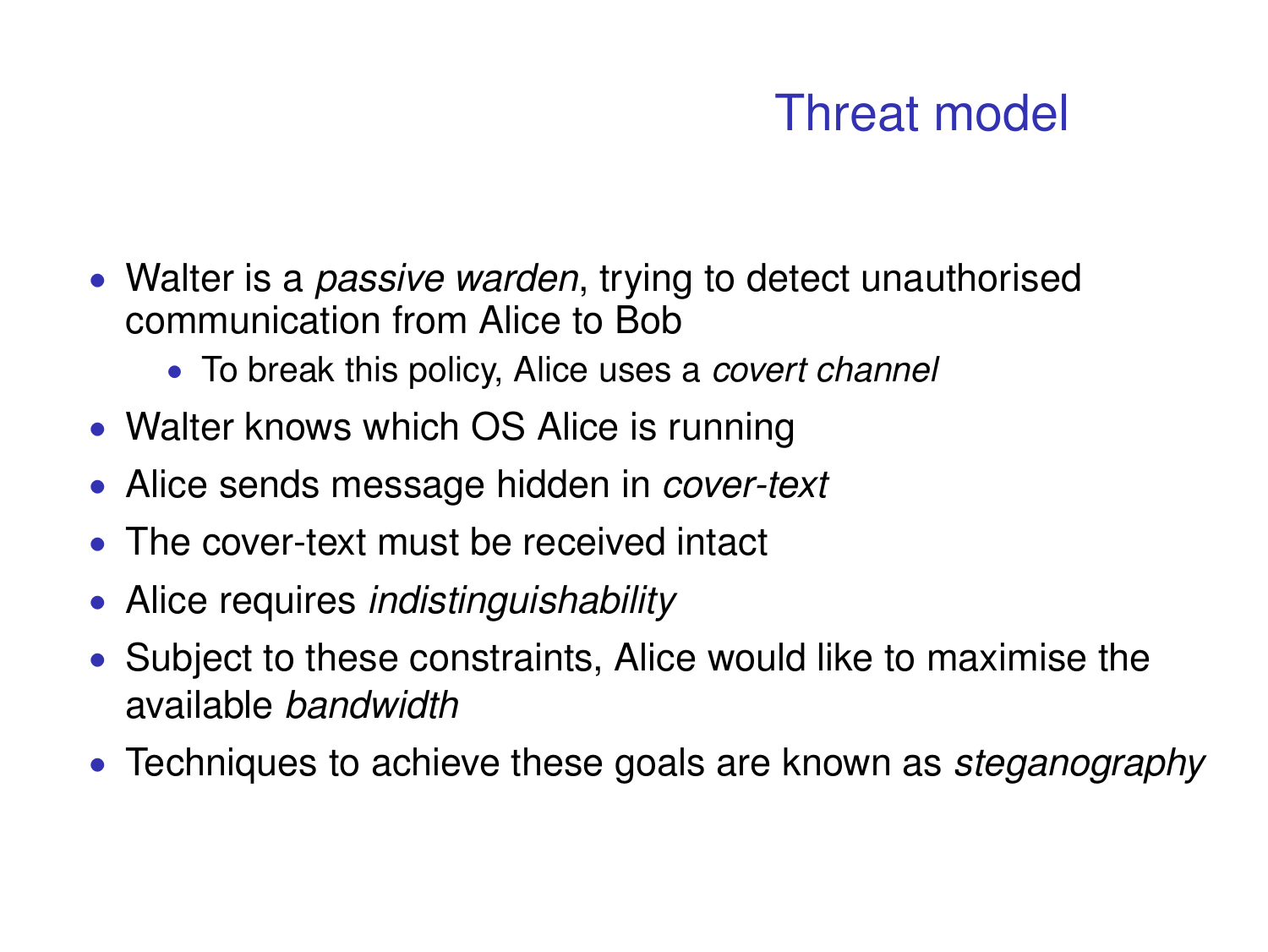# **Outline**

- Covert channel opportunities in TCP/IP
- Detecting Nushu
- Undetectable steganography
- Extensions to fingerprinting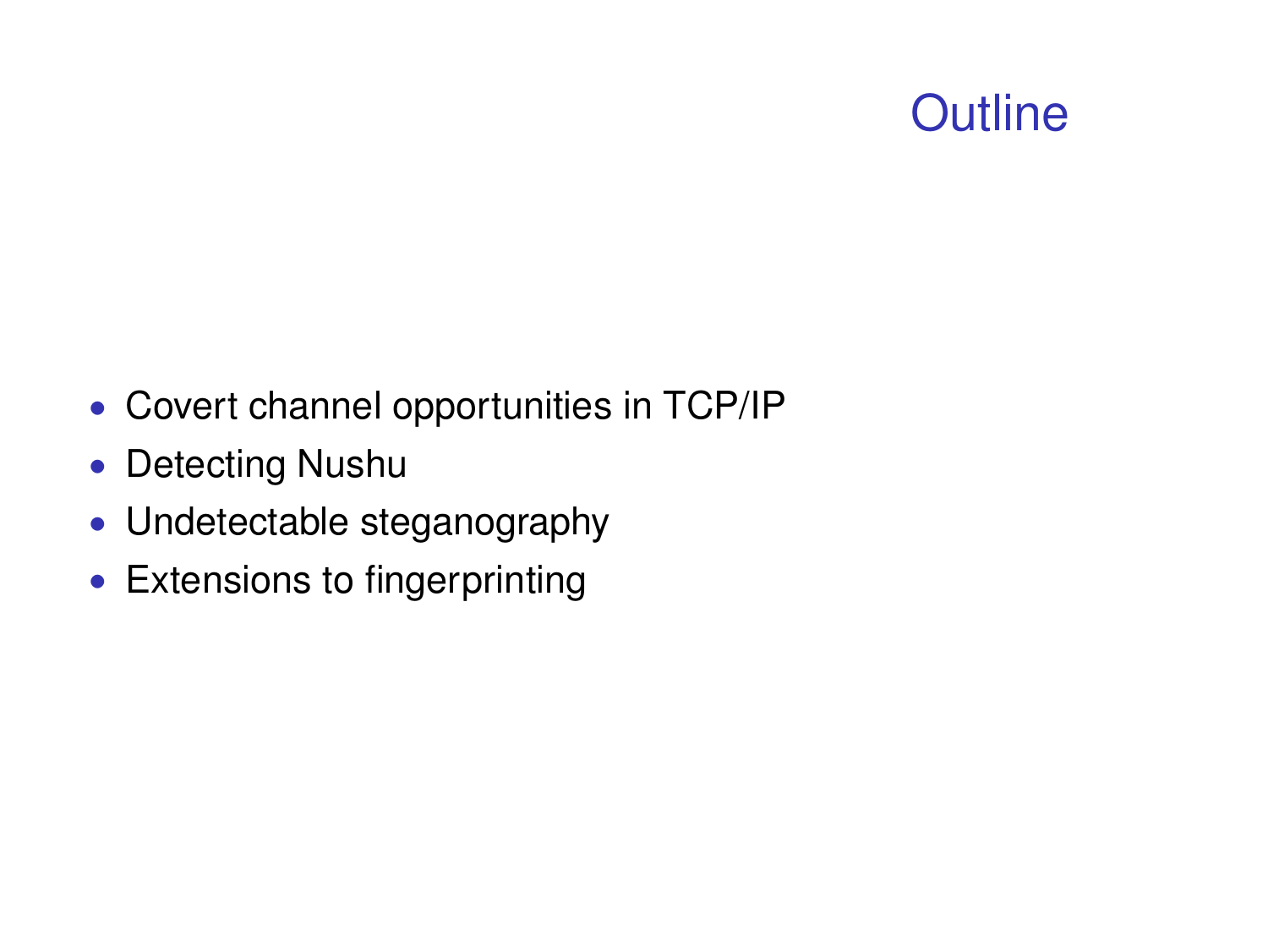#### Protocol stack

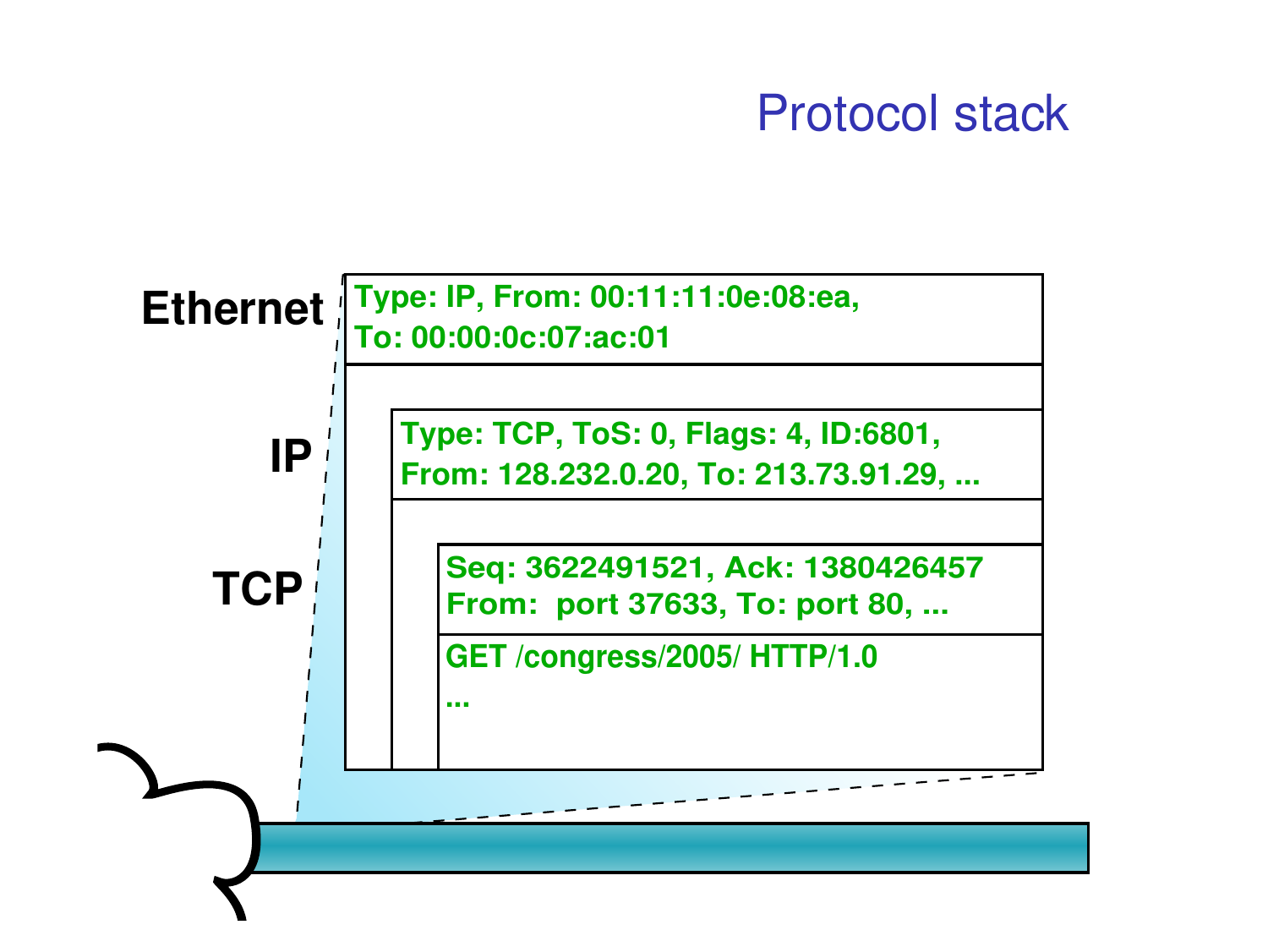### Why TCP/IP

- Lower levels (Ethernet) will not reach Bob
- Alice might not be able to control which applications she runs
- So higher level protocols might not be available
- Almost all network applications use TCP/IP
- So Alice can use this without raising suspicion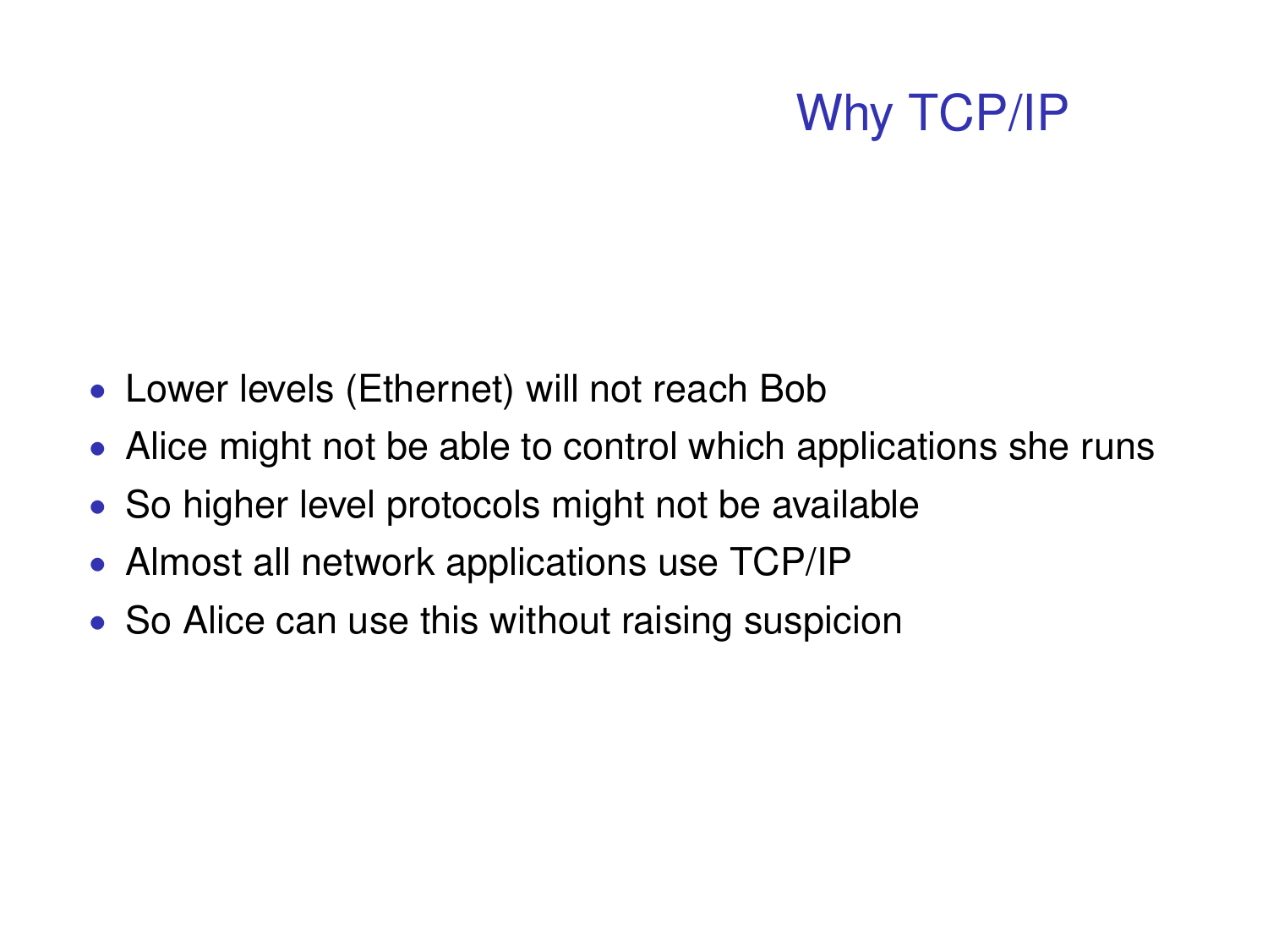IP

| 3 <sub>4</sub><br>$\Omega$ | 7 8  |                        | 15 16               | 18 19<br>23 24         | 31      |  |
|----------------------------|------|------------------------|---------------------|------------------------|---------|--|
| <b>Version</b>             | IHL. | <b>Type of Service</b> | <b>Total Length</b> |                        |         |  |
| Identification             |      |                        | Flags               | <b>Fragment Offset</b> |         |  |
| Time to Live<br>Protocol   |      |                        | Header Checksum     |                        |         |  |
| Source Address             |      |                        |                     |                        |         |  |
| <b>Destination Address</b> |      |                        |                     |                        |         |  |
| Options                    |      |                        |                     |                        | Padding |  |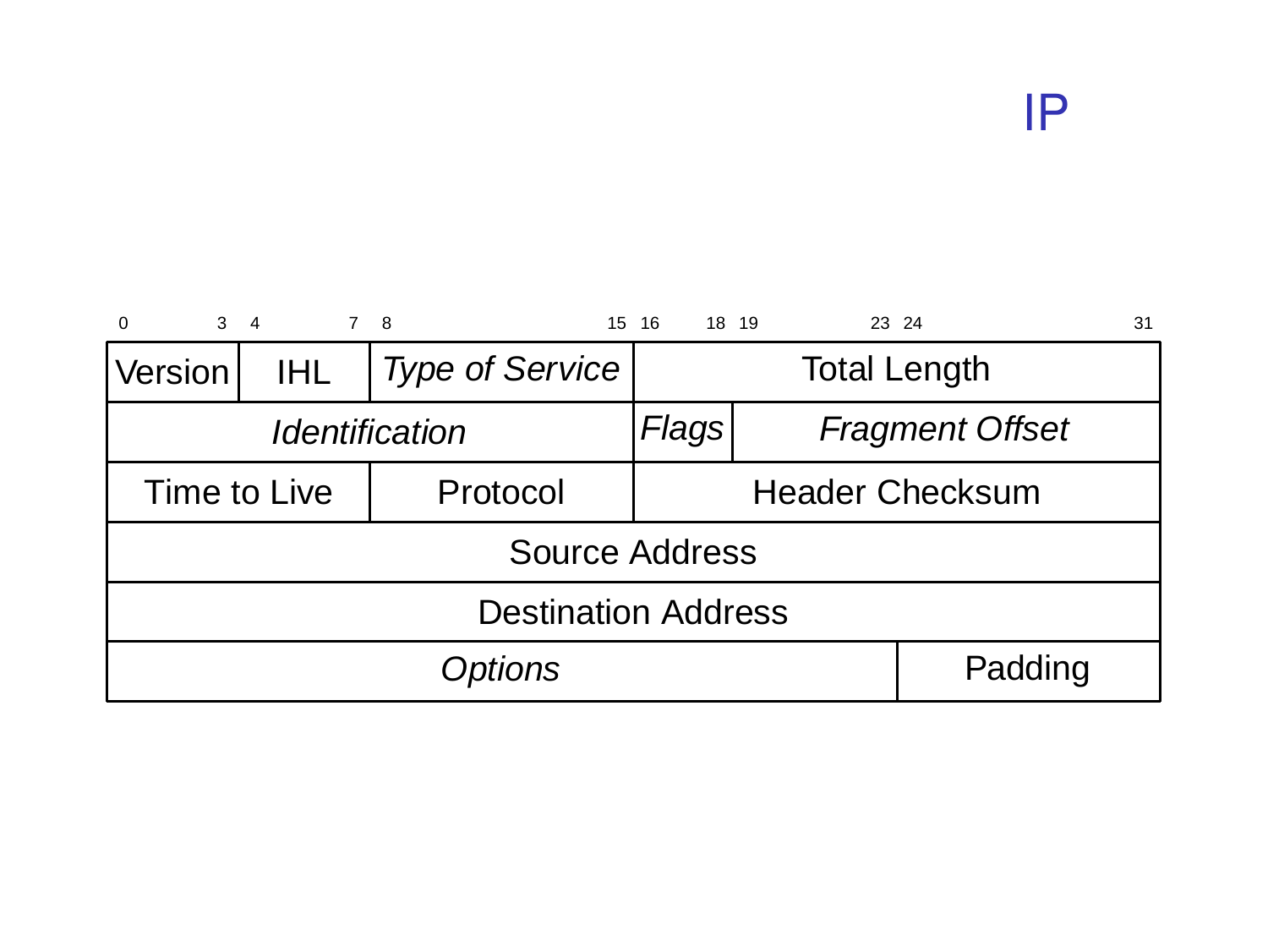## Fragmentation

- If IP packets are too large to fit into the lower layer, they can be fragmented
- Data could be encoded by changing
	- The size of fragments
	- The order of fragments
- IP gives no guarantees of in-order delivery
	- So IP packets can be re-ordered
- All these are predictable, so while the cover-text will get through, Walter can see the steganography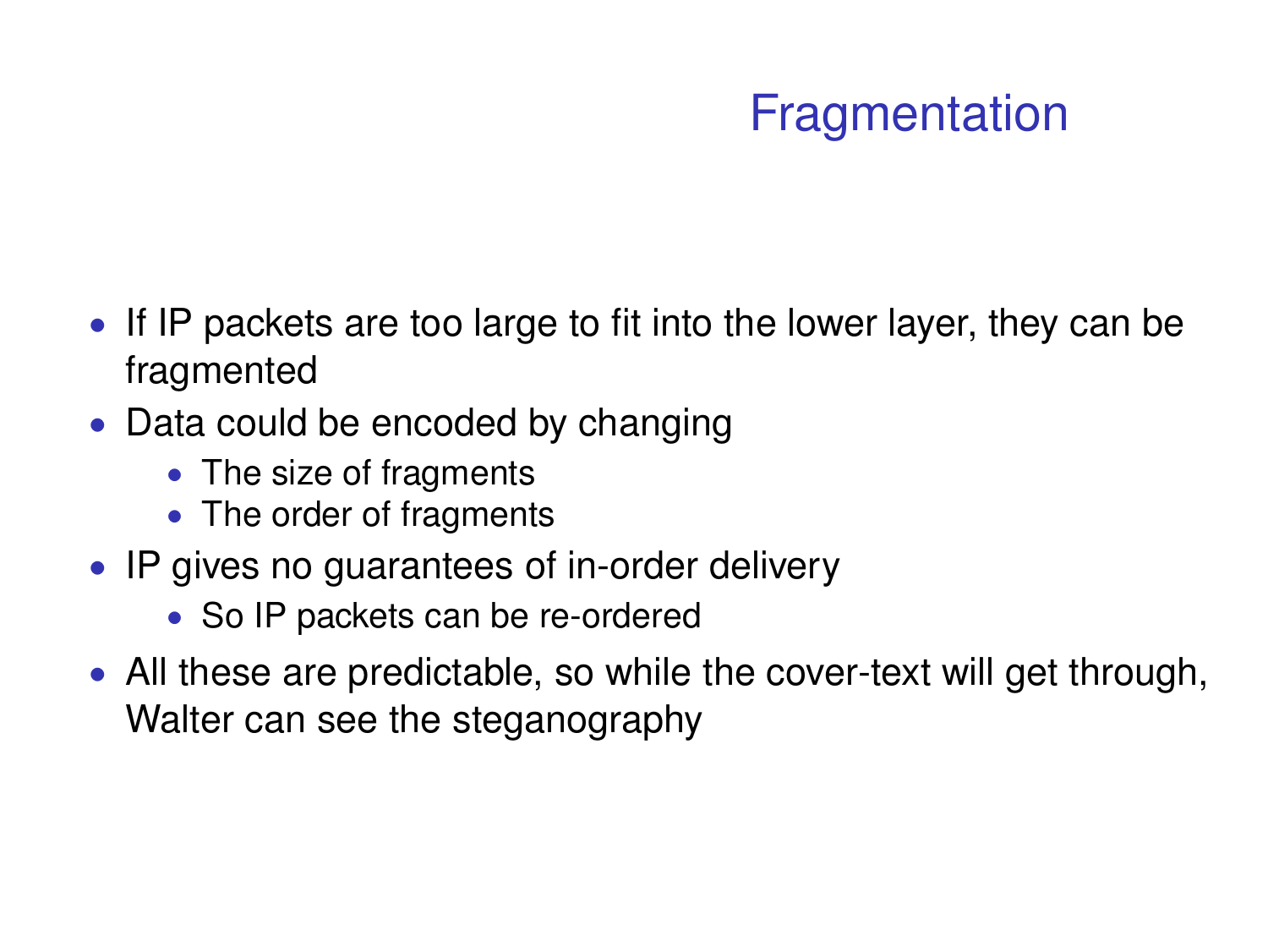# Seldom used IP options

- ToS: Used for altering quality of service
	- Almost never used, so easily detectable
- Flags: Used to signal fragmentation
	- Predictable based on context, so easily detectable
- IP options (different from TCP options)
	- Seldom used now, so easily detectable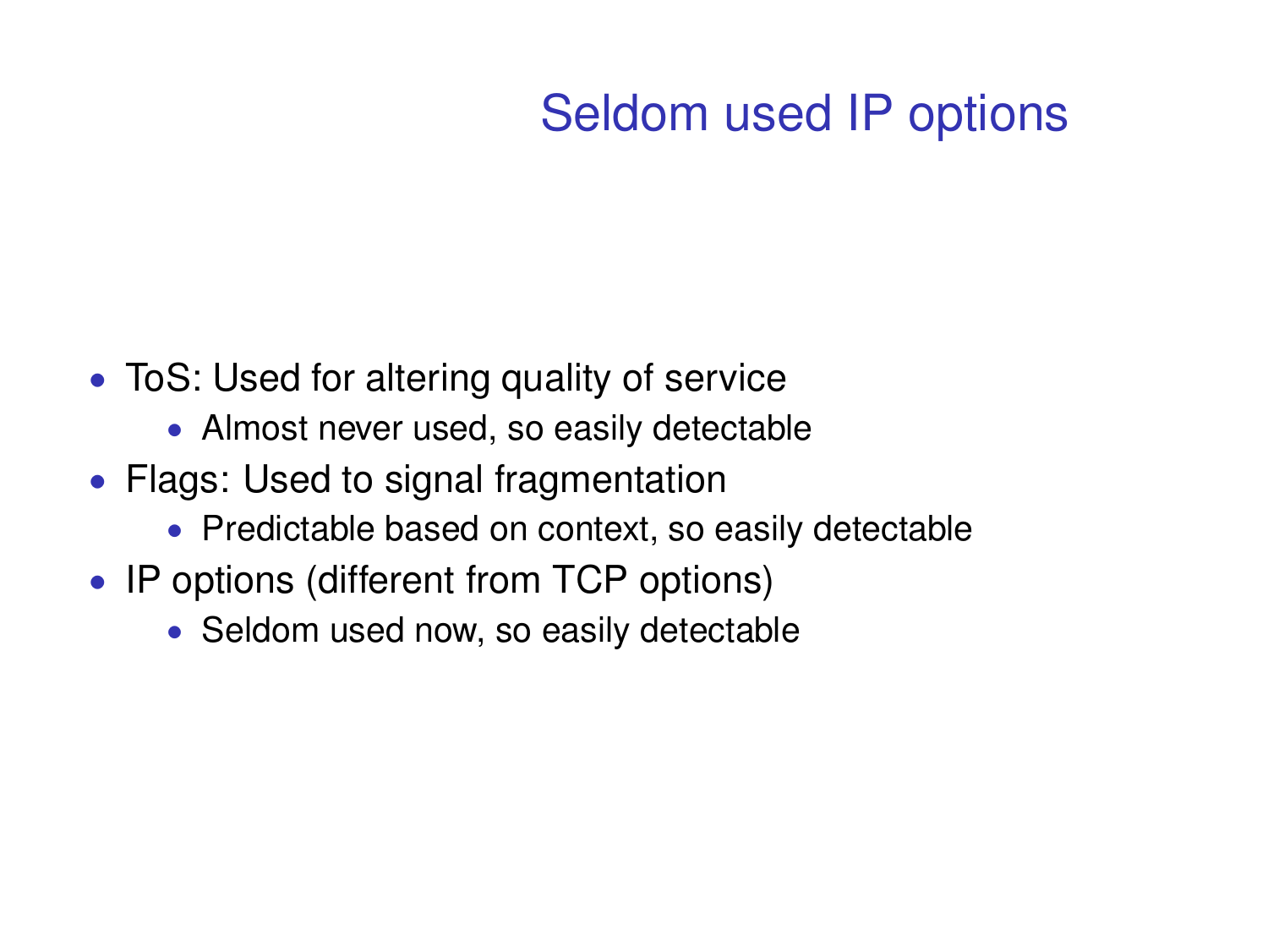# IP ID

- Unique value associated with each IP packet
- Used to re-assemble fragments
- Commonly implemented (e.g. Linux) as a per-destination counter
	- This is to prevent *idle-scanning*
	- Linked to TCP (details later)
- Violating this would result in easy detection
- Respecting this dramatically reduces bandwidth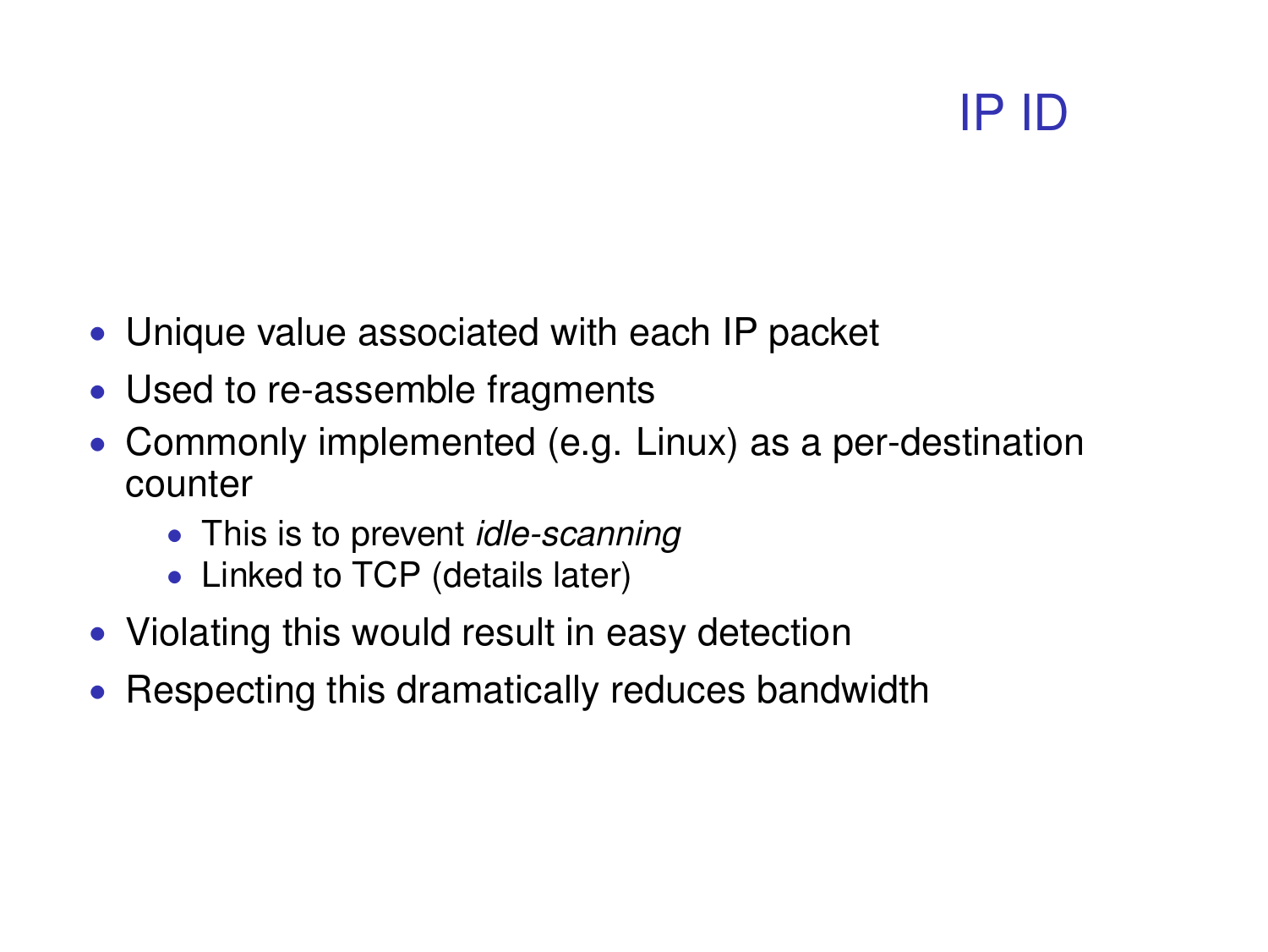## **TCP**

| $\mathbf{3}$<br>$\Omega$      | 9<br>$\overline{\mathbf{4}}$ | 10    | 23 24<br>15 16          | 31      |  |  |
|-------------------------------|------------------------------|-------|-------------------------|---------|--|--|
|                               | Source Port                  |       | <b>Destination Port</b> |         |  |  |
| Sequence Number               |                              |       |                         |         |  |  |
| Acknowledgement Number        |                              |       |                         |         |  |  |
| Offset                        | Reserved                     | Flags | Window                  |         |  |  |
|                               | Checksum                     |       | <b>Urgent Pointer</b>   |         |  |  |
| Options (including timestamp) |                              |       |                         | Padding |  |  |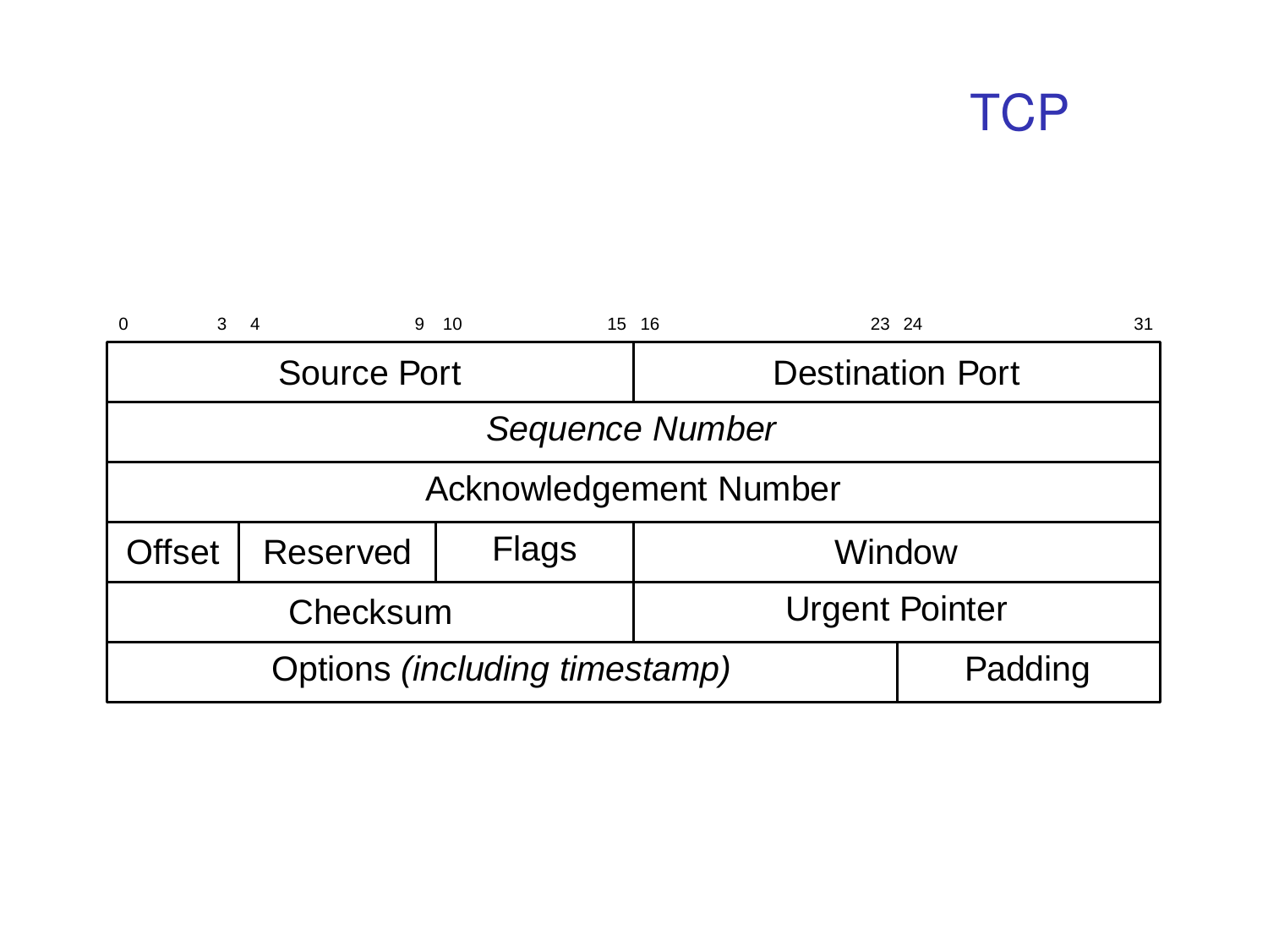### TCP timestamp

- Option available in TCP packets which allows hosts to measure round-trip-time
- Available in most modern operating systems, but off by default in Windows
- Stores the time packet was sent, according to a 1 Hz–1 kHz clock
- Predictable, but packets can be delayed to force this value to be odd or even, allowing 1 bit per packet to be sent
- With high-bandwidth connections, where many packets with the same timestamp are normally sent out, this scheme can be detected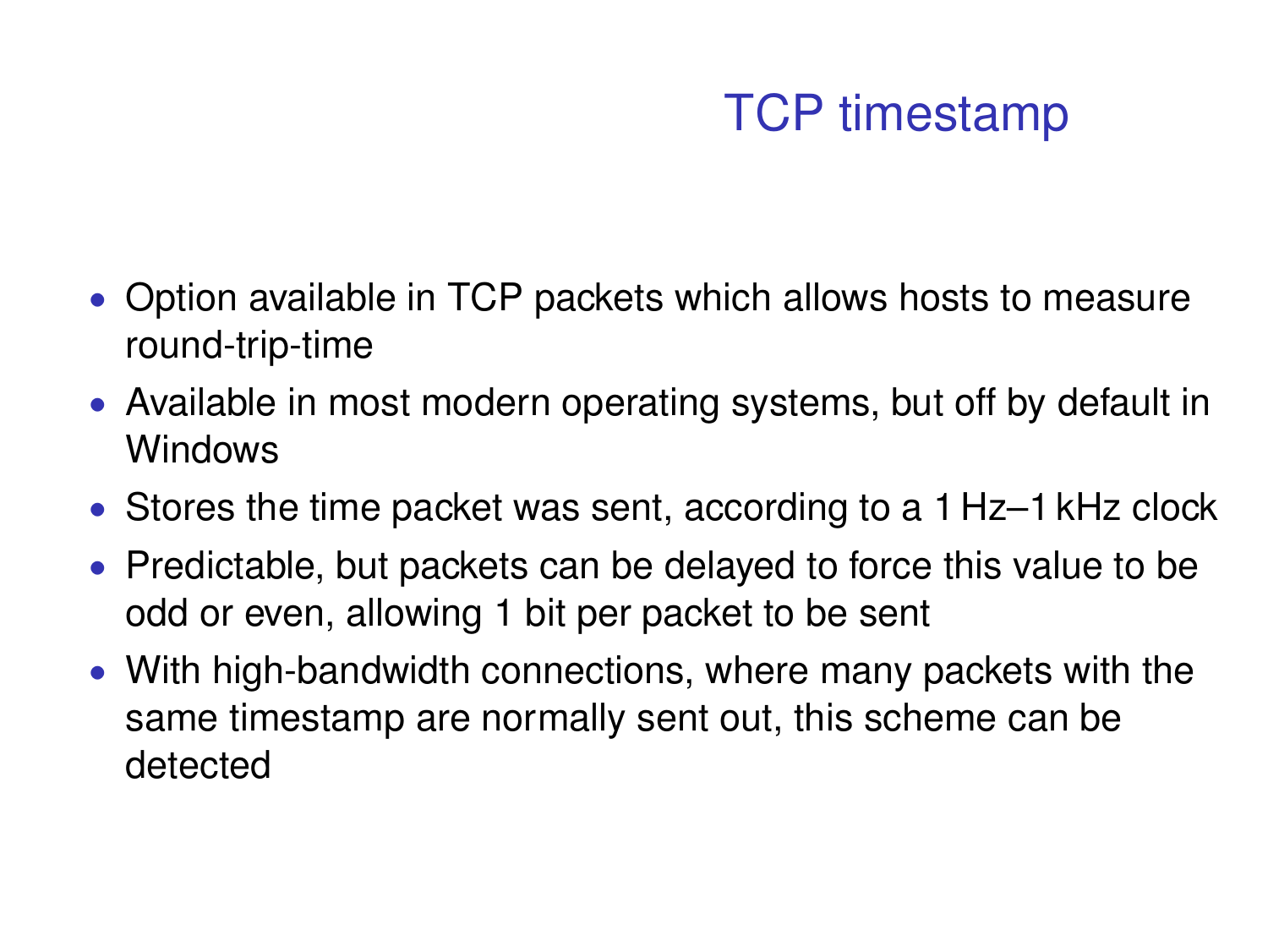### TCP initial sequence number

- When TCP connection is first built, each side picks an *initial sequence number (ISN)*, used for reliability and flow control.
- To prevent IP address spoofing, this number should be hard to guess
- While there have been problems in the past, all modern operating systems now do this
- It is large (32 bits), and because it is unpredictable to outsiders, including Walter, this field is the most useful for steganography.
- However using it properly is far from simple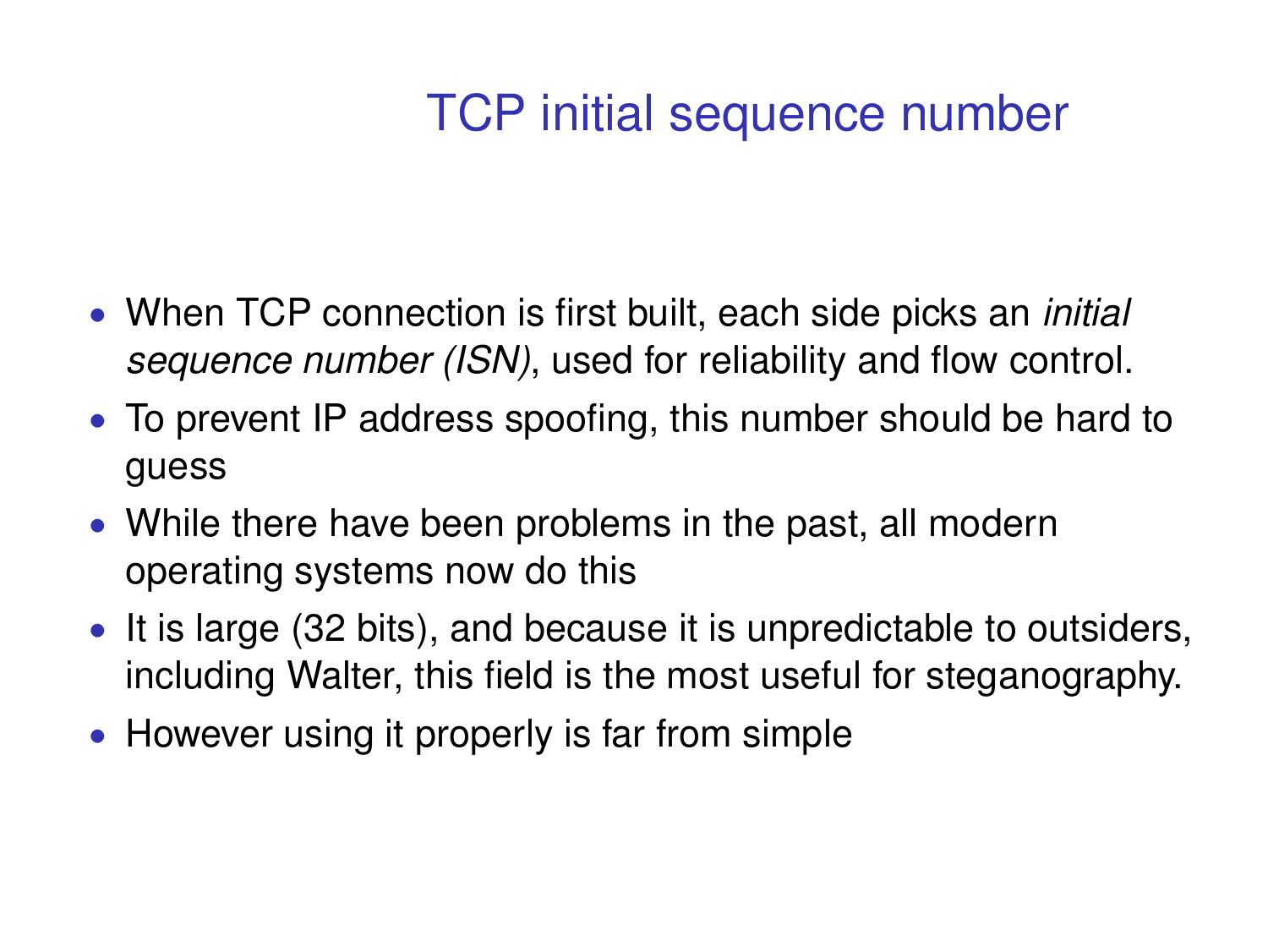## Nushu

- Presented by Joanna Rutkowska at 21C3
- Steganographic covert channel implemented for Linux
- Also includes error recovery
- Uses clever kernel tricks to hide from local detection (outside the scope of this talk)
- Replaces ISN with encrypted message (so should look random)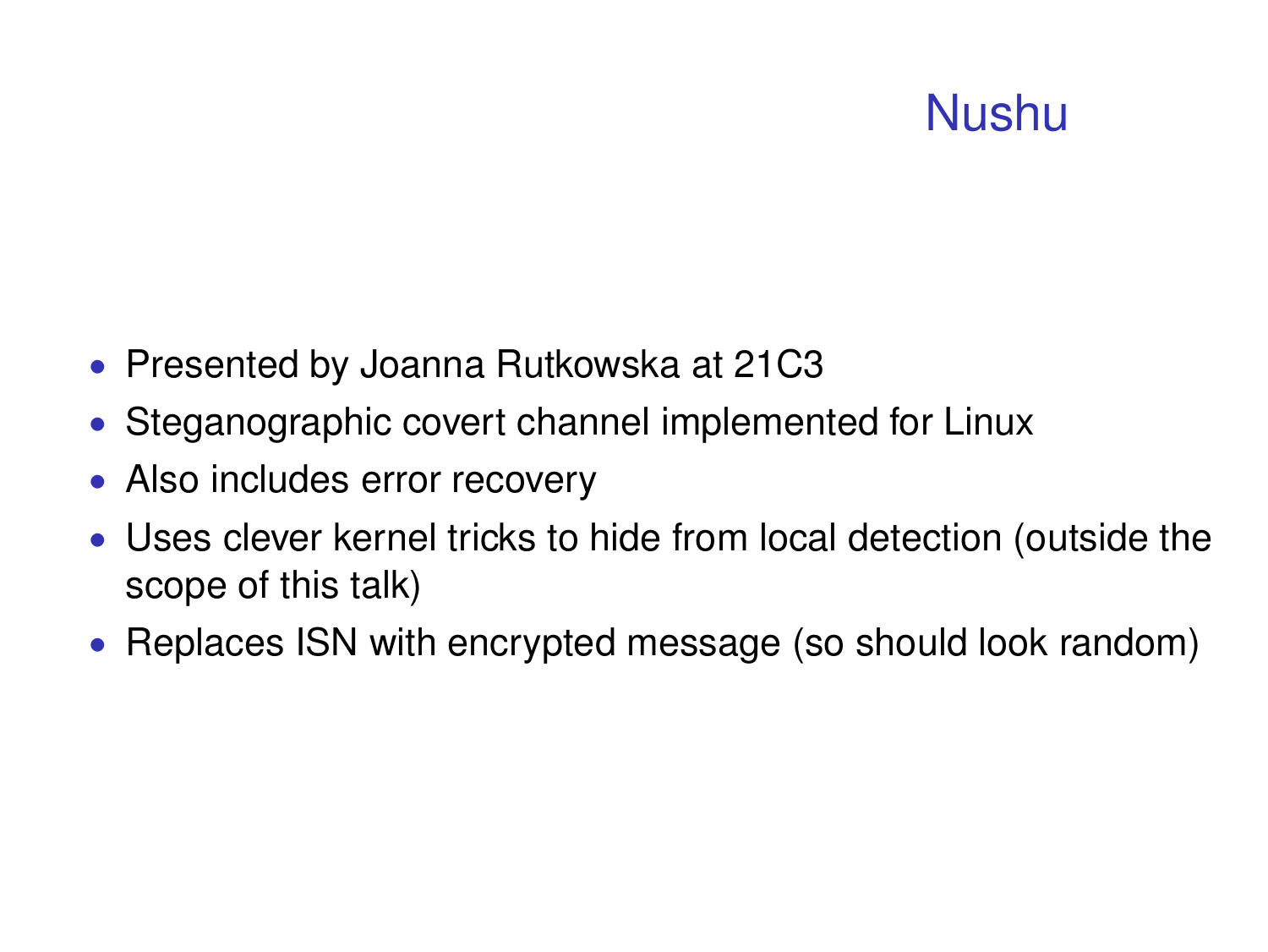#### **Catching Nushu**

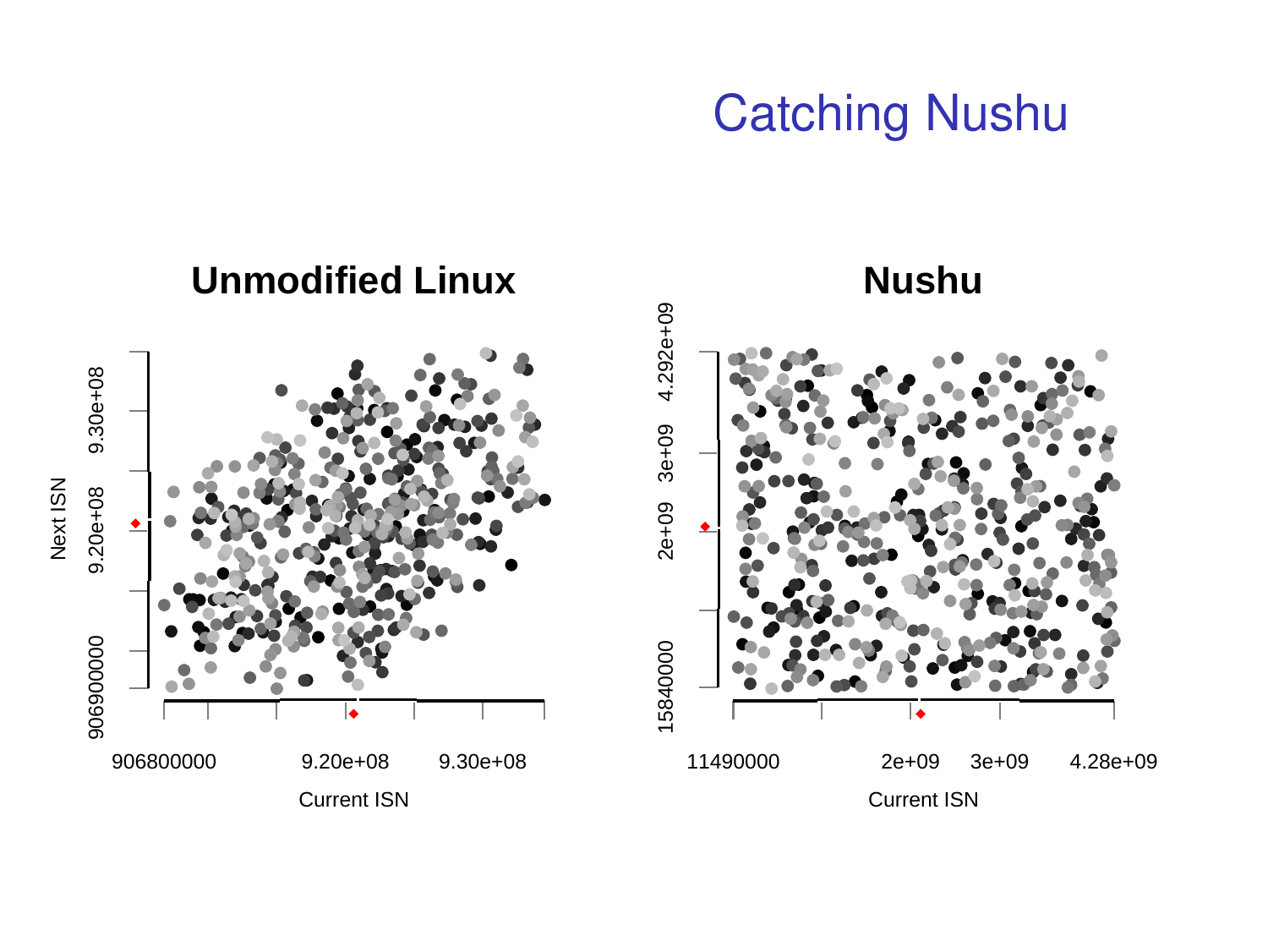#### Nushu encryption

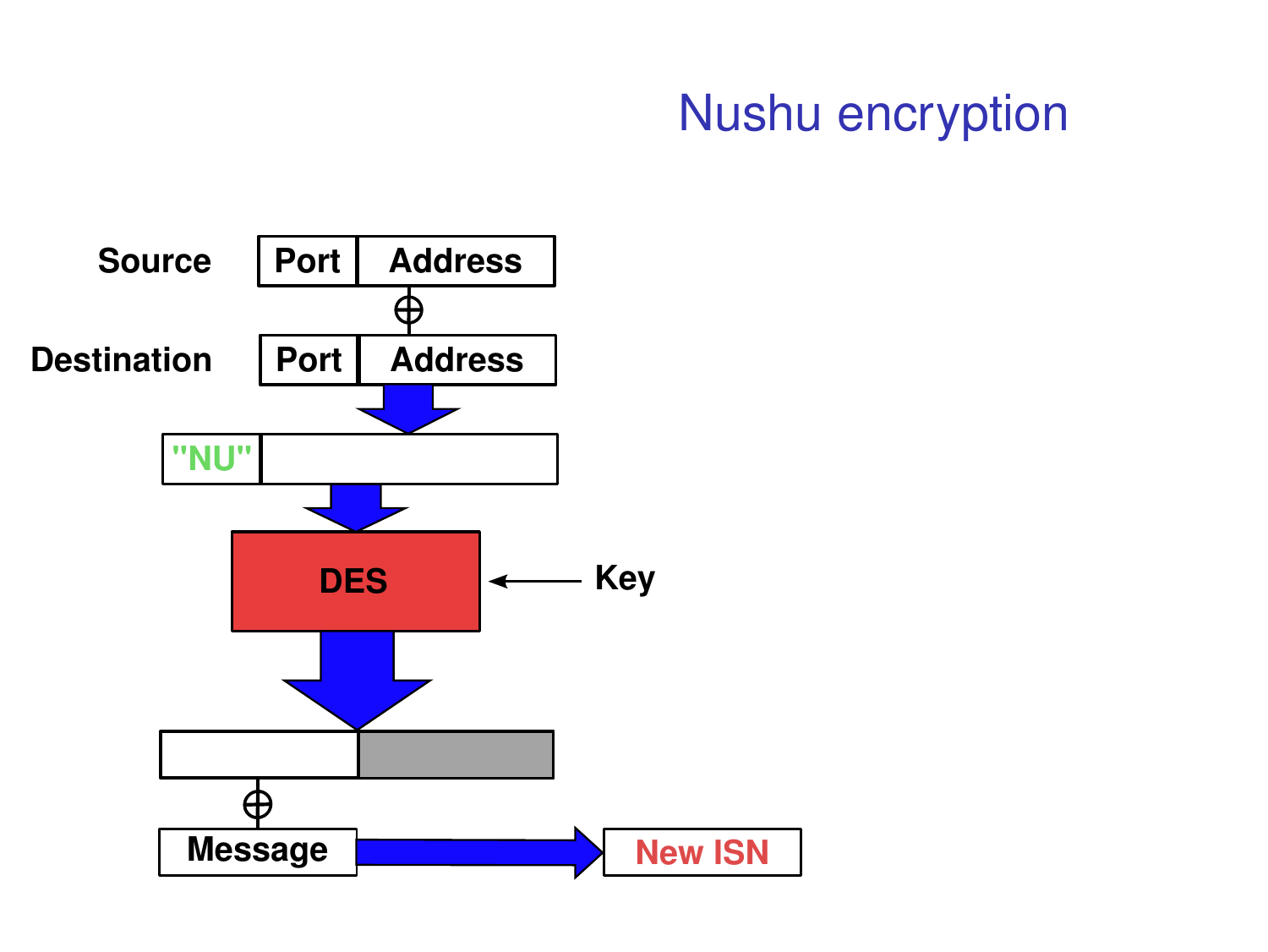#### **Nushu encryption**

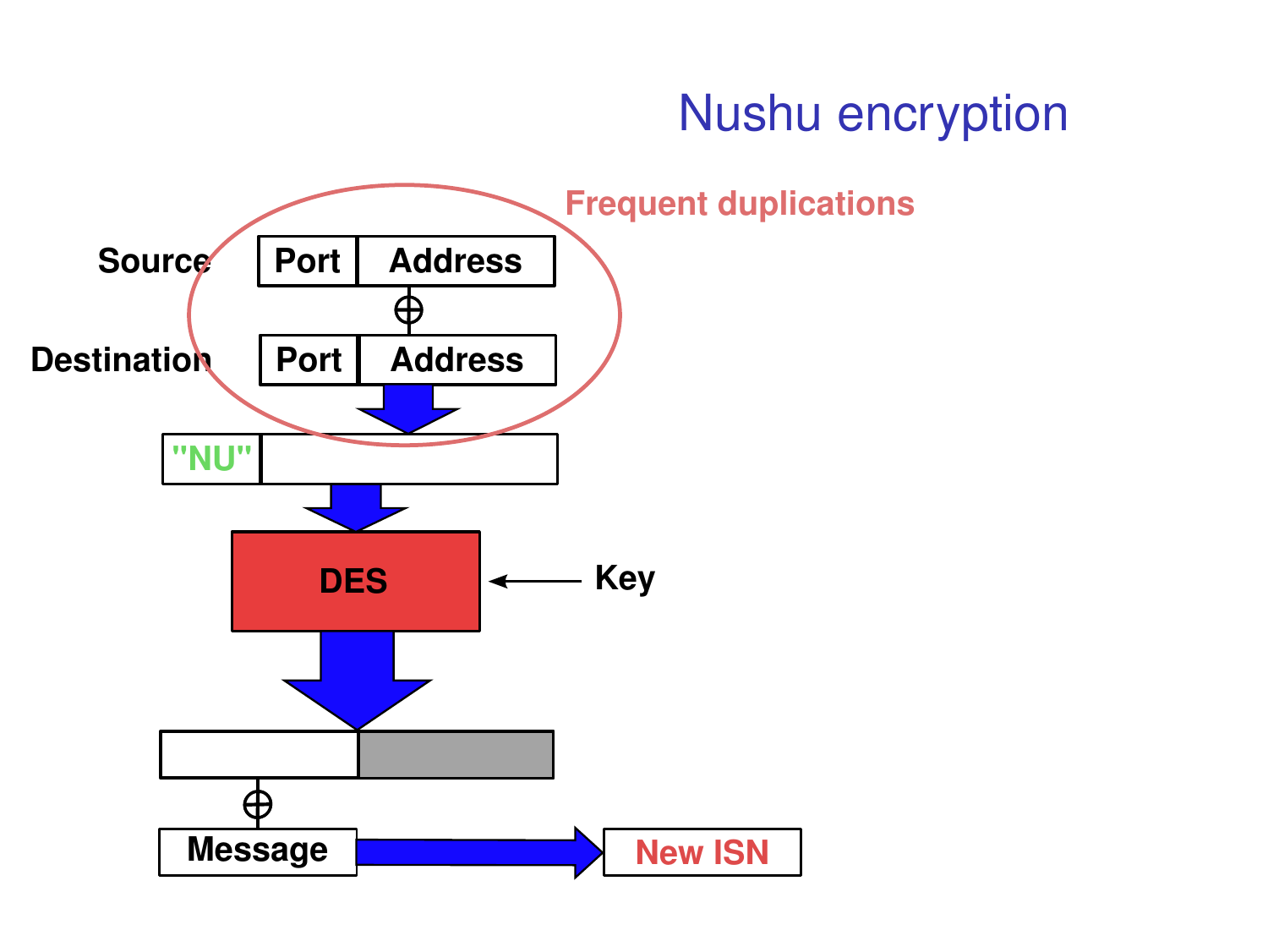# Attacking the cryptography

- There will be frequent duplications of this
	- Source IP is fixed; destination IP will not vary much
	- Destination port will not vary much and source port does not use anywhere near all of the  $2^{16}$  possibilities
- Whenever there is a duplication, the output of DES will be the same
- $\bullet$  *X* = (*M*<sub>1</sub> ⊕ *K*) ⊕ (*M*<sub>2</sub> ⊕ *K*) = *M*<sub>1</sub> ⊕ *M*<sub>2</sub>
- If  $M_1 = M_2$  then  $X = 0$
- Even if  $M_1 \neq M_2$ , X will still show patterns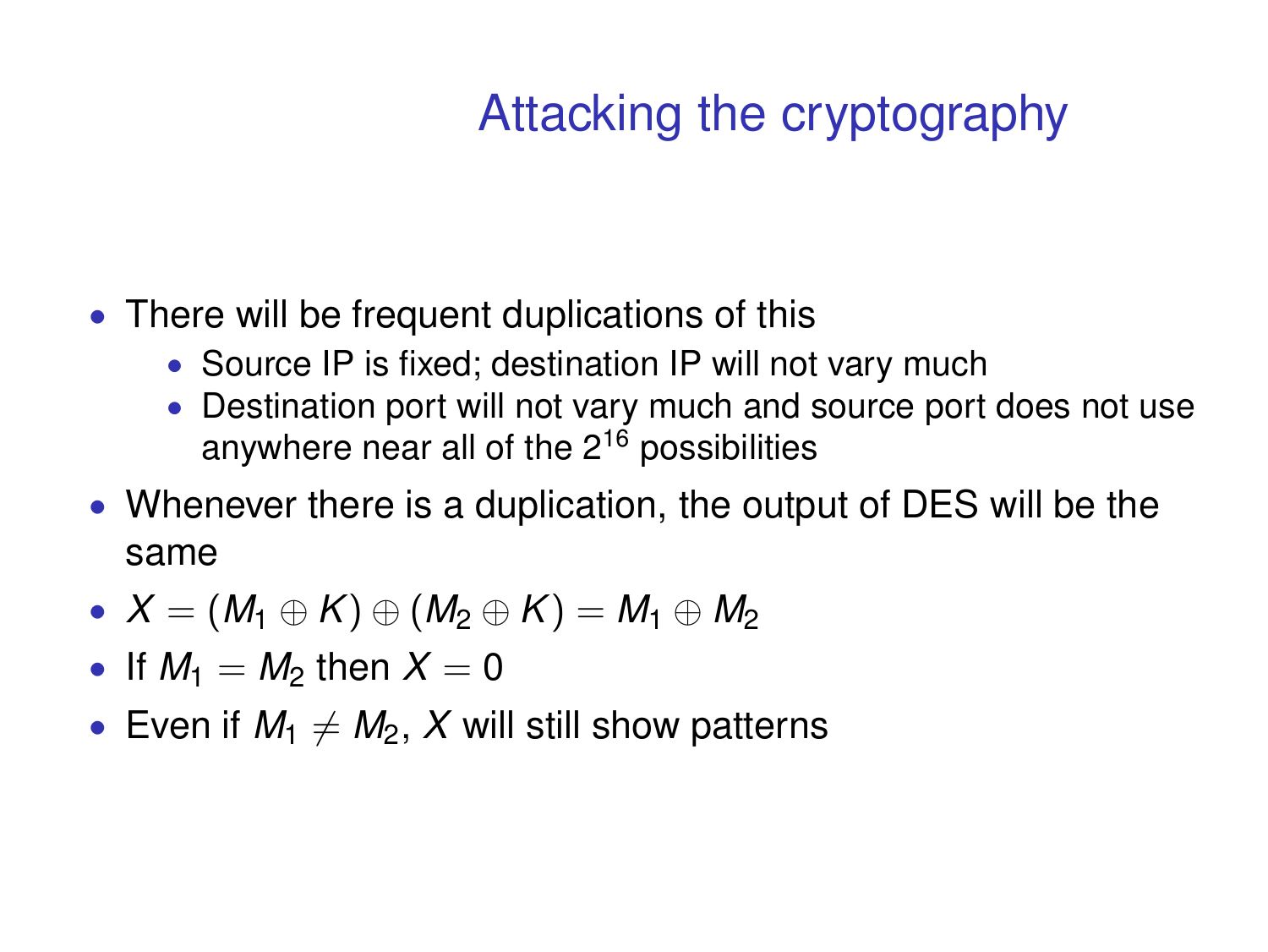#### Nushu revealed

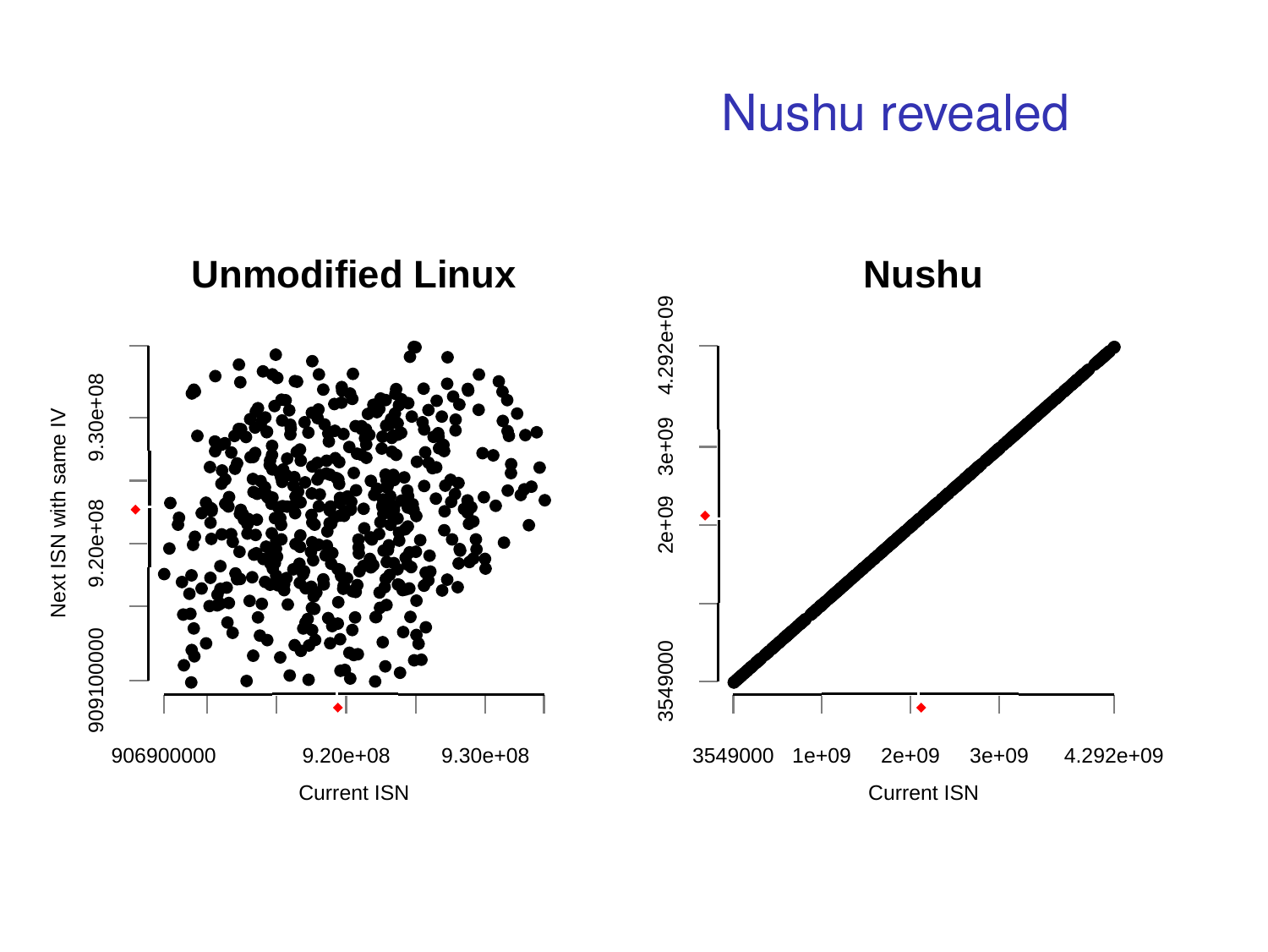| Source IP | םו | S. Port   ' | Port<br>$\mathbf{D}$ |
|-----------|----|-------------|----------------------|
|-----------|----|-------------|----------------------|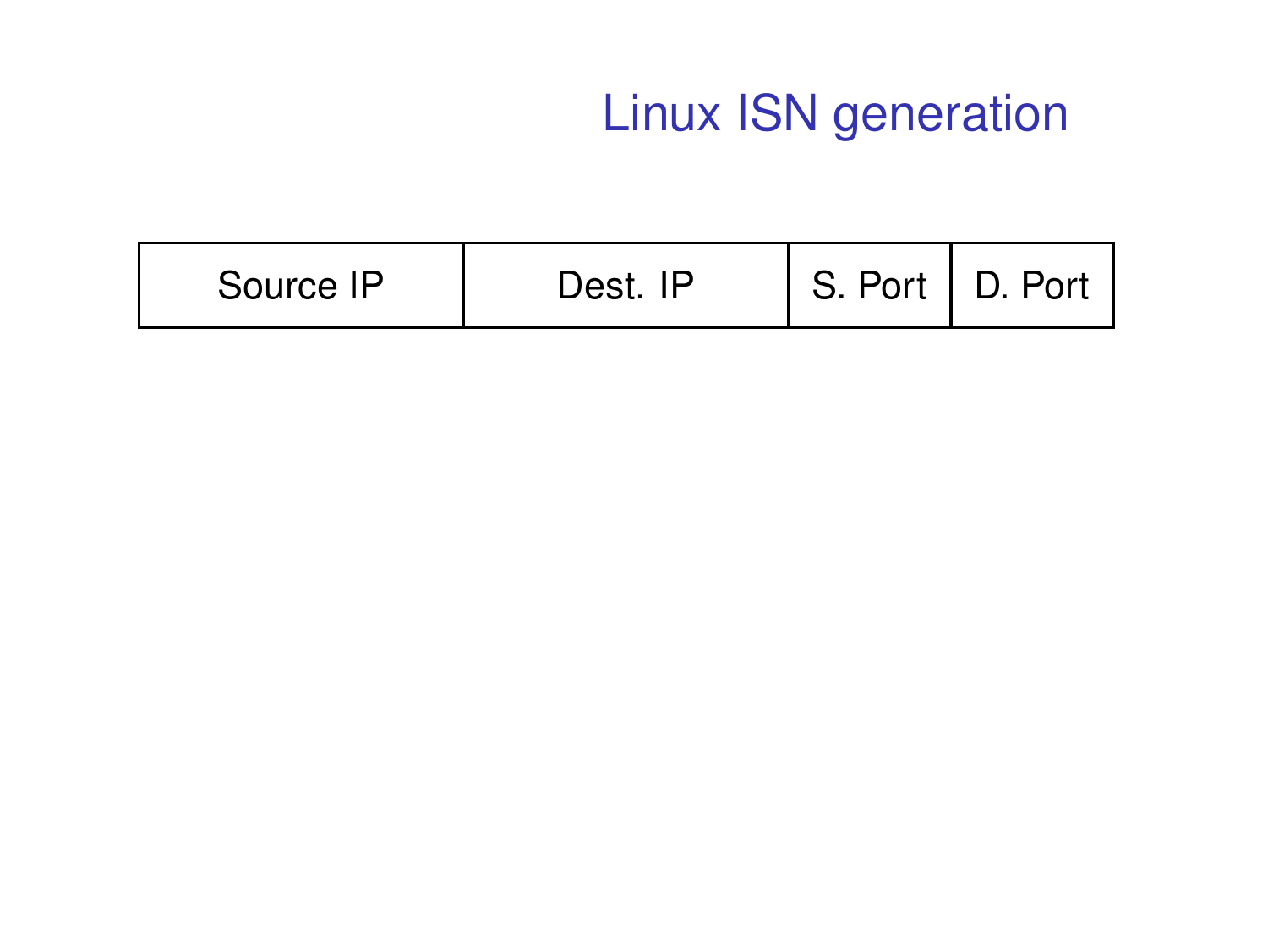|  | Source IP |  |  | Dest. IP                   | S. Port   D. Port |  |
|--|-----------|--|--|----------------------------|-------------------|--|
|  |           |  |  | Concatenate 32 random bits |                   |  |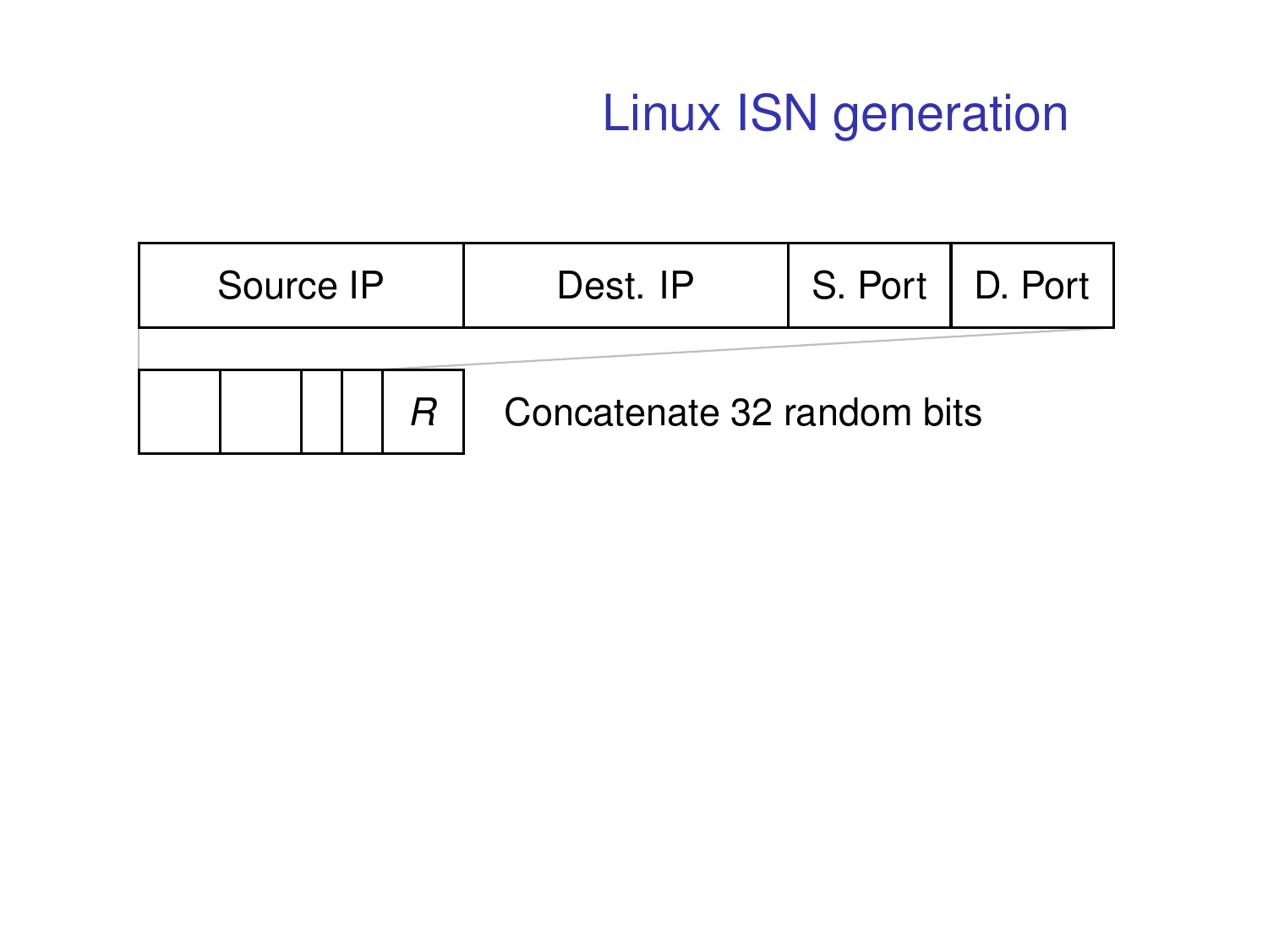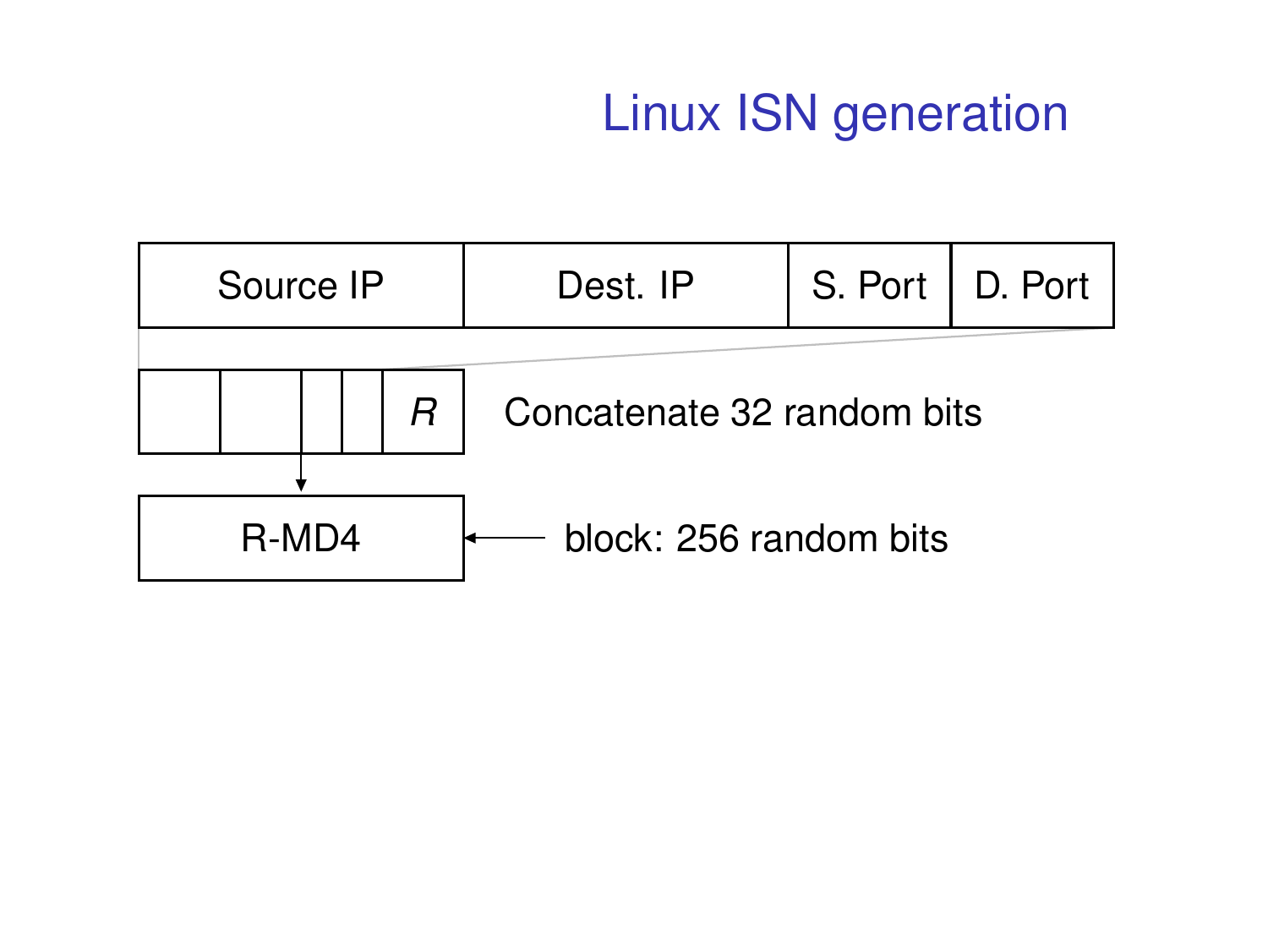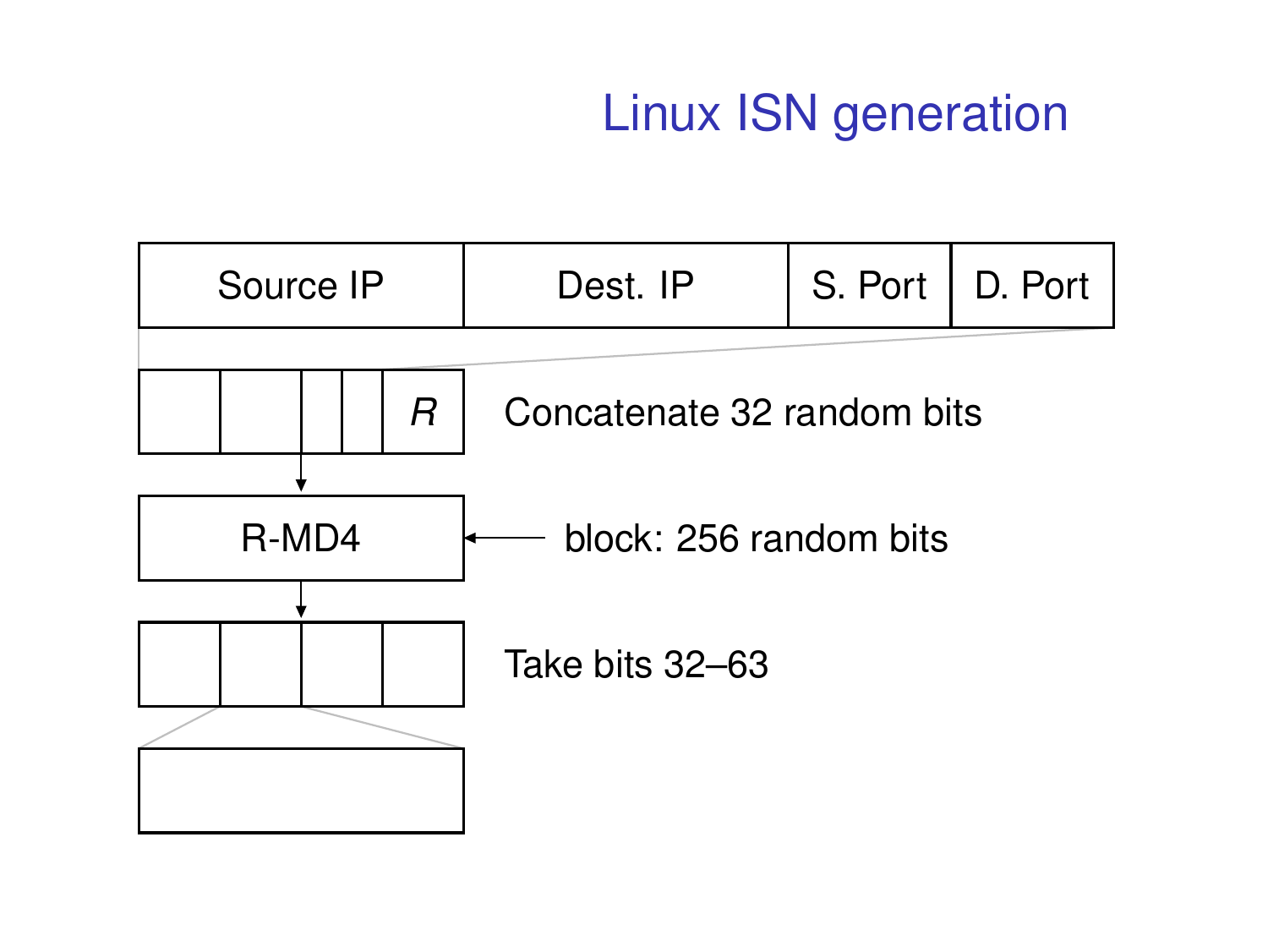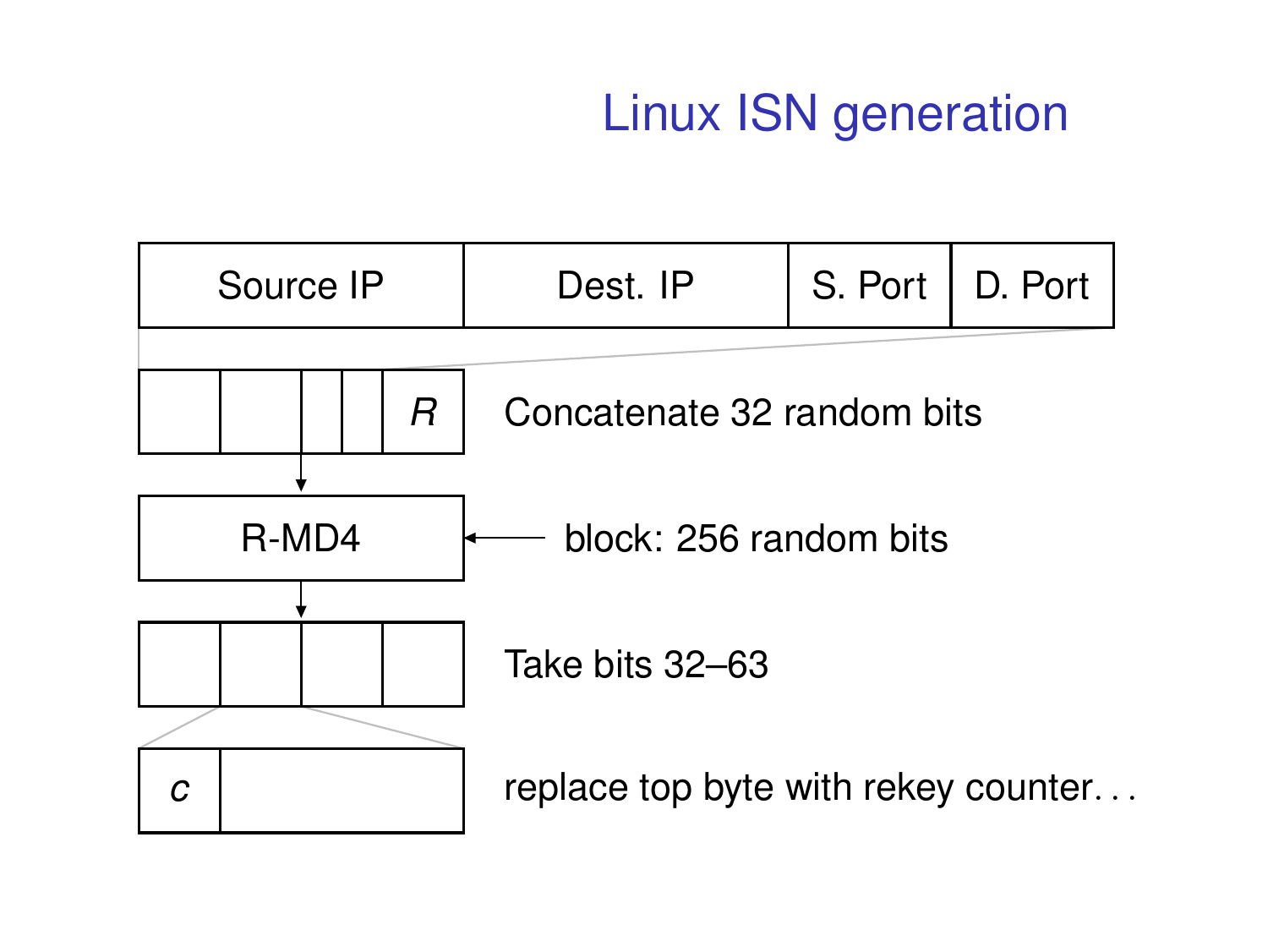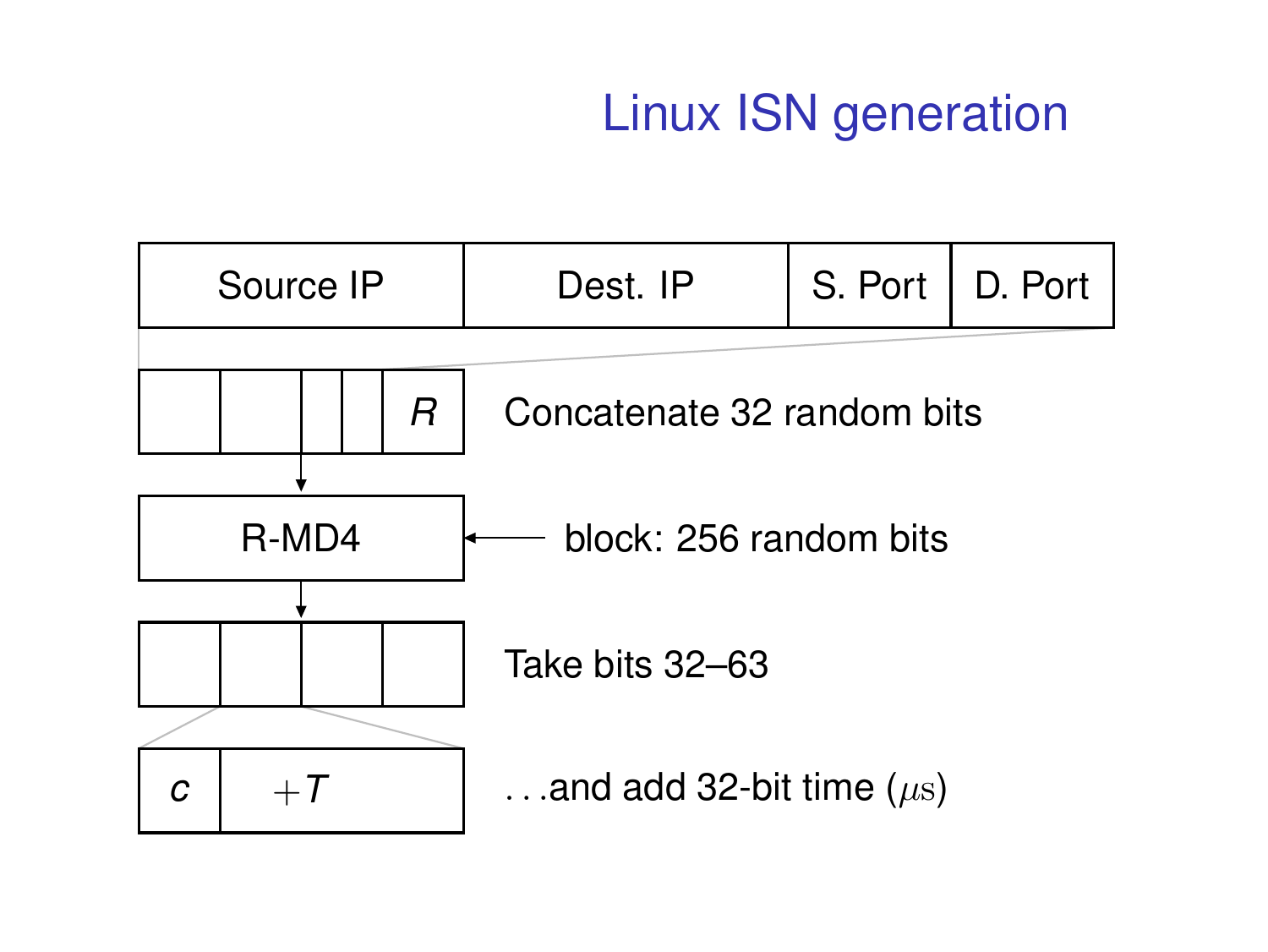## Patterns with the Linux ISN

- Within a rekey period, multiple connections with the same source/destination, IP address/port number will have the same input to MD4
- The difference between the ISNs for two connections will be the time difference in microseconds
- The Nushu problem could be prevented by not repeating IVs
	- Use more randomness (hash as much of the header as possible)
	- In case there is a collision, use a 32-bit block cipher
	- Never send the same plaintext with the same IV
- This would hide any patterns, but Linux introduces patterns of its own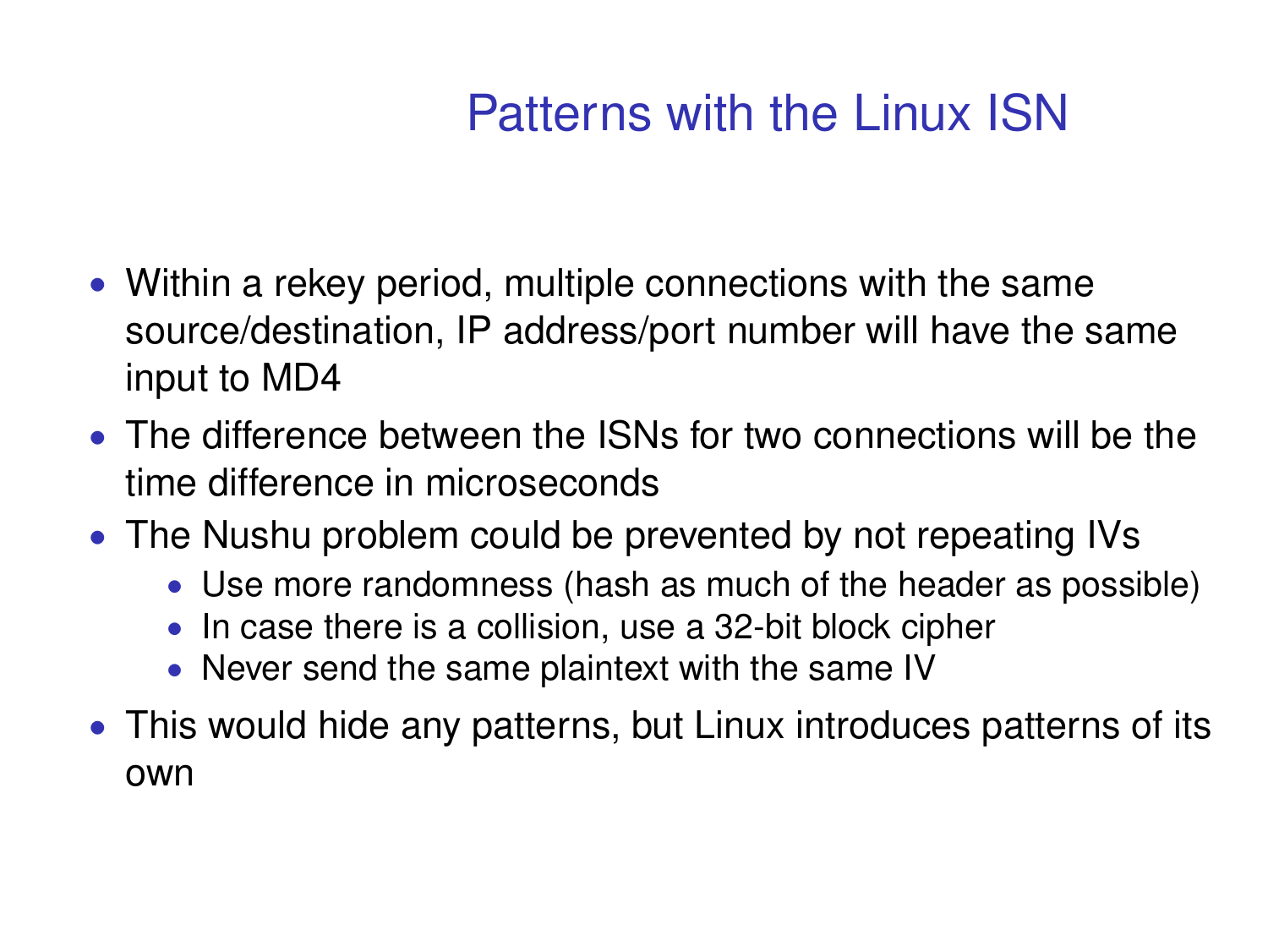#### Better cryptography doesn't help

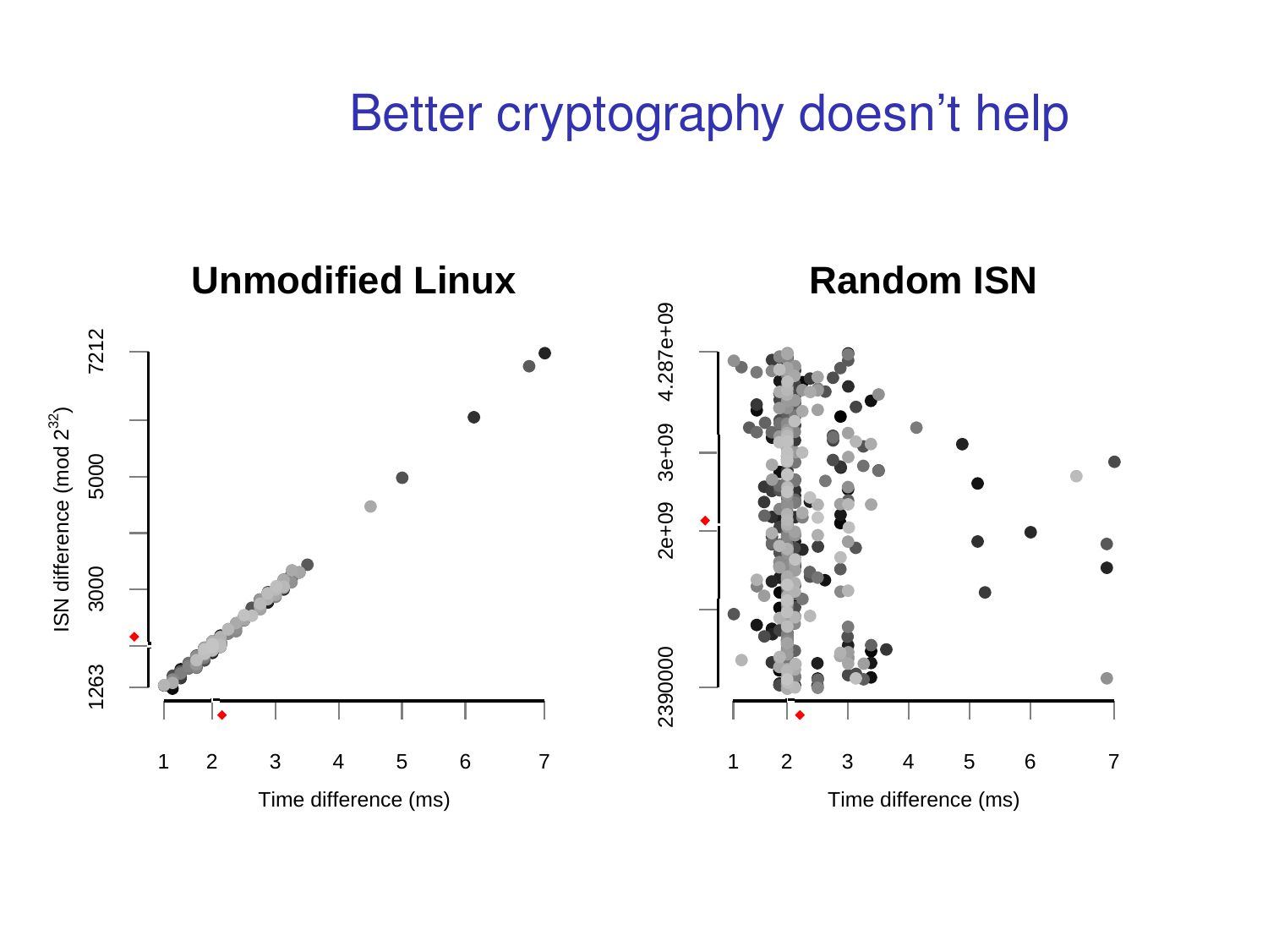# Steganography for Linux

- Replace the lower 3 bytes with our data
- Restore rekey counter
- Add one to rekey counter if carry bit is needed
	- Subtract current time in microseconds (mod  $2^{32}$ ) from our data
	- If this is negative, add one to they rekey counter, otherwise leave it alone
- Patch up the checksum and IP ID (depends on ISN)
- Can use the ACK from the remote host to get a good idea of whether the SYN packet was lost
- Freshness is achieved by xoring the plaintext with a hash of Source/Destination IP and Source/Destination Port
- One bit is reserved to cope with potential collisions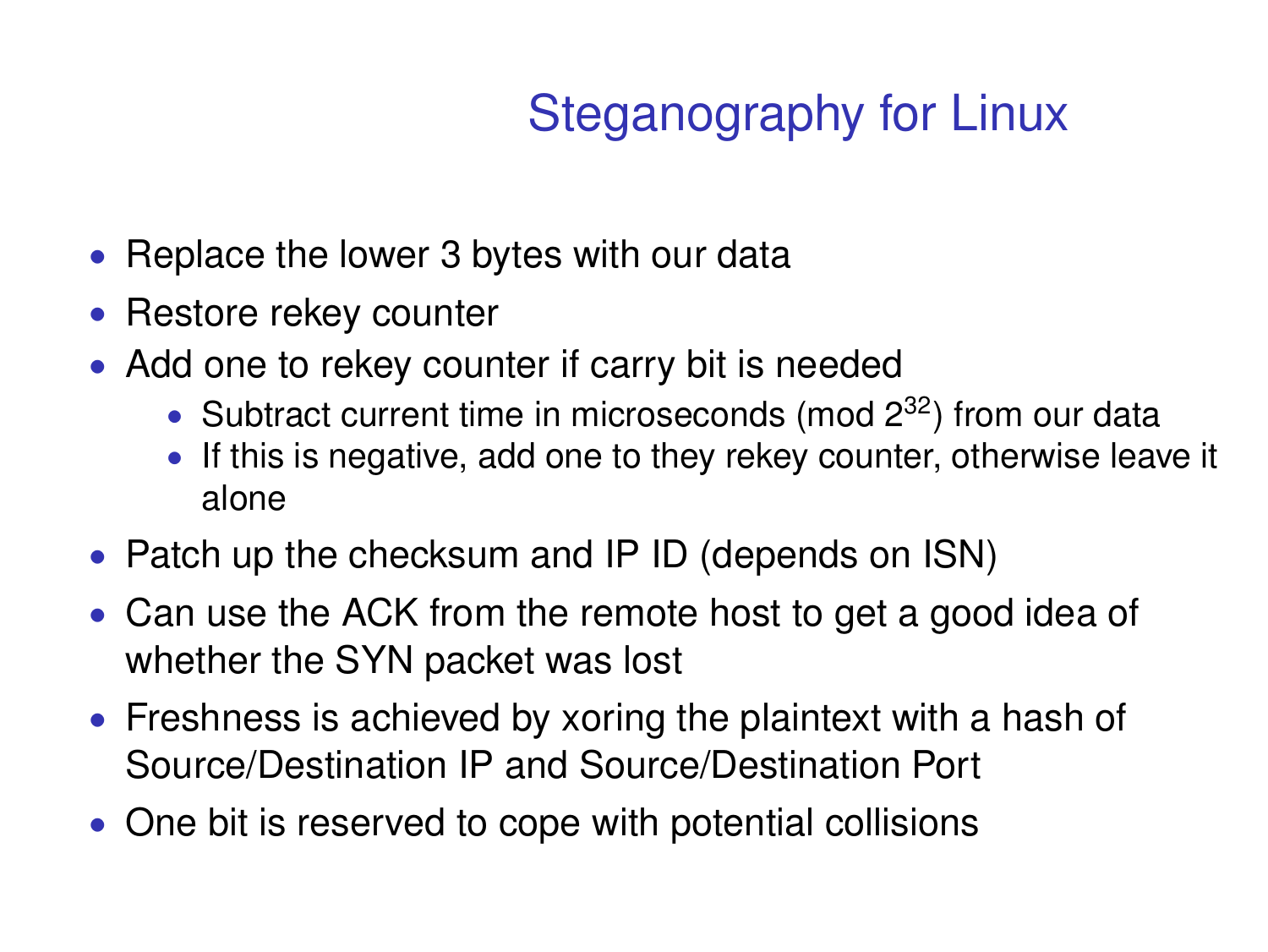#### **OpenBSD**

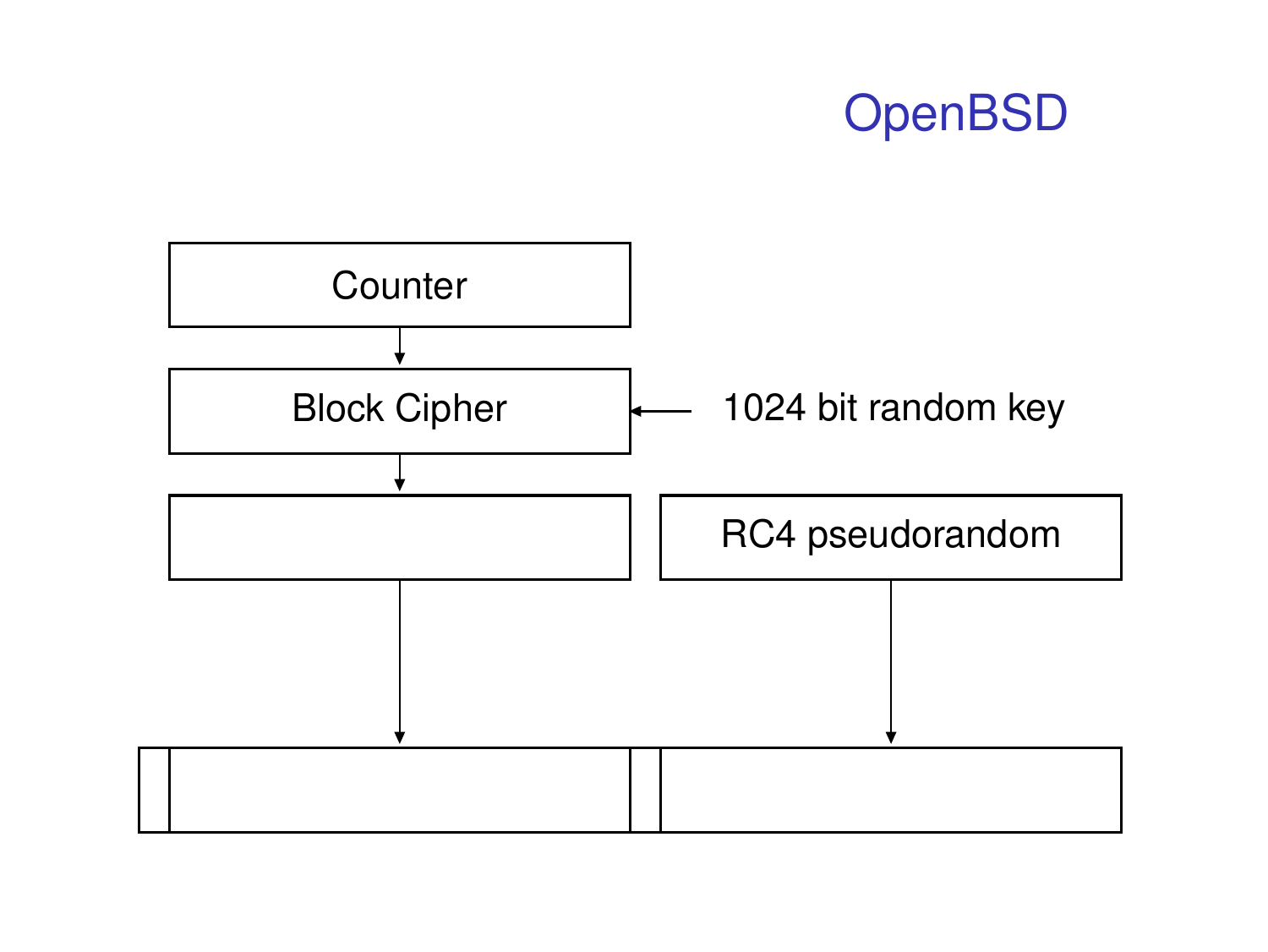#### **OpenBSD**

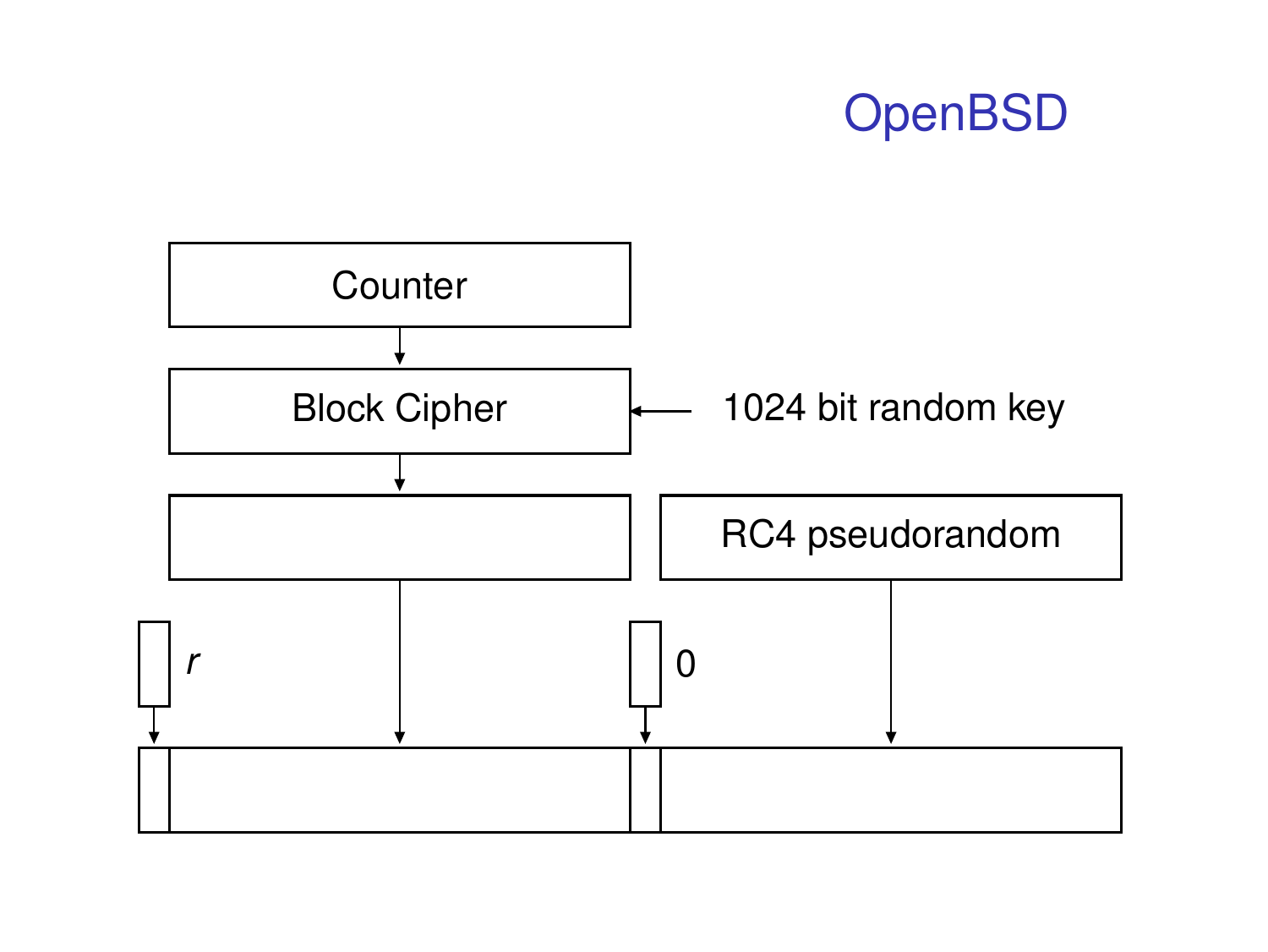## Steganography with OpenBSD

- Can code directly into the bottom 15 bits of the ISN (pre-shared key, with hash of other header fields for freshness)
- Need to code arbitrary data (with redundancy) onto a pseudorandom sequence of integers between 0 and  $2^{15}$
- For reliability, Bob needs to be able to cope with the loss of some of the elements in the sequence
- Elements of the sequence are encrypted using a block cipher before transmission, and thus appear exactly as a pseudorandom sequence to the warden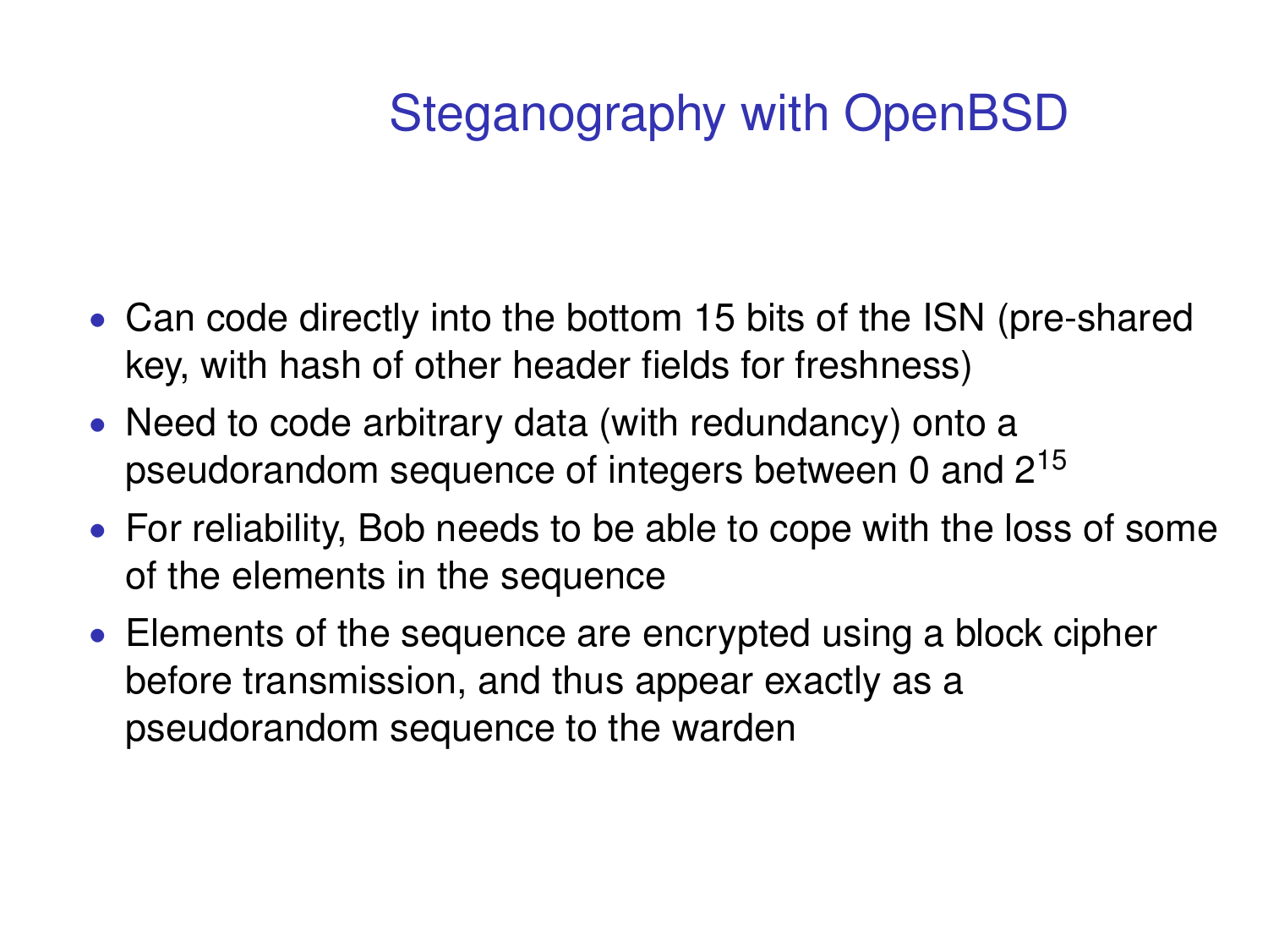#### **Clock skew (TCP timestamps)**

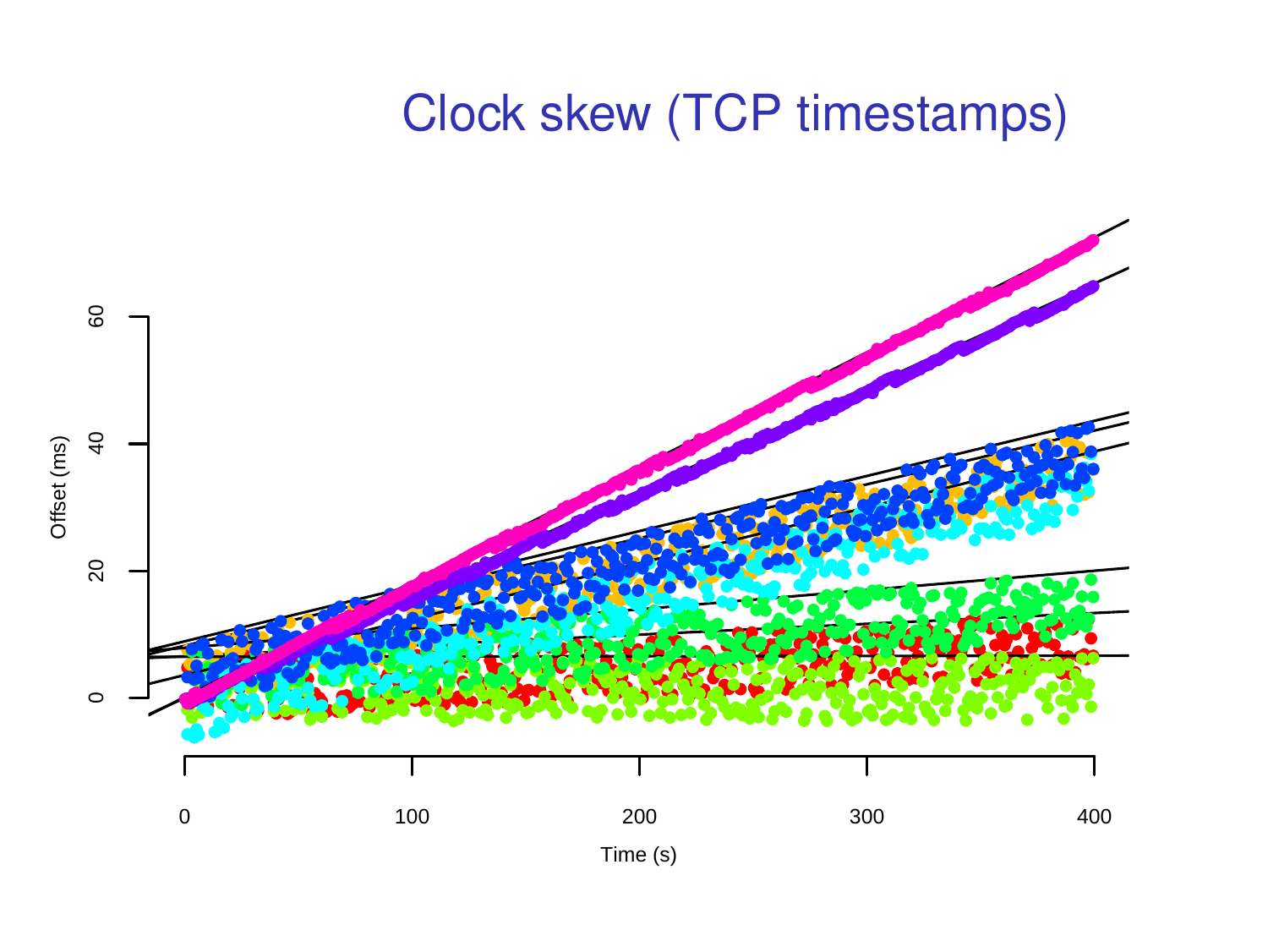# Timing information from ISNs

- All computers have a clock crystal to measure time, but imperfections cause some to run faster or slower than they should
- This error is very stable over time, and so can acts as an identity for a computer
- Even if the computer changes IP address or moves, its clock skew will stay the same and allows the computer to be tracked.
- There are several ways to extract clock skew information remotely
- TCP timestamp clocks run at 100 Hz or 1 kHz on Linux
- ICMP timestamp clocks run at 1 kHz
- On Linux, the TCP ISN clock runs at 1 MHz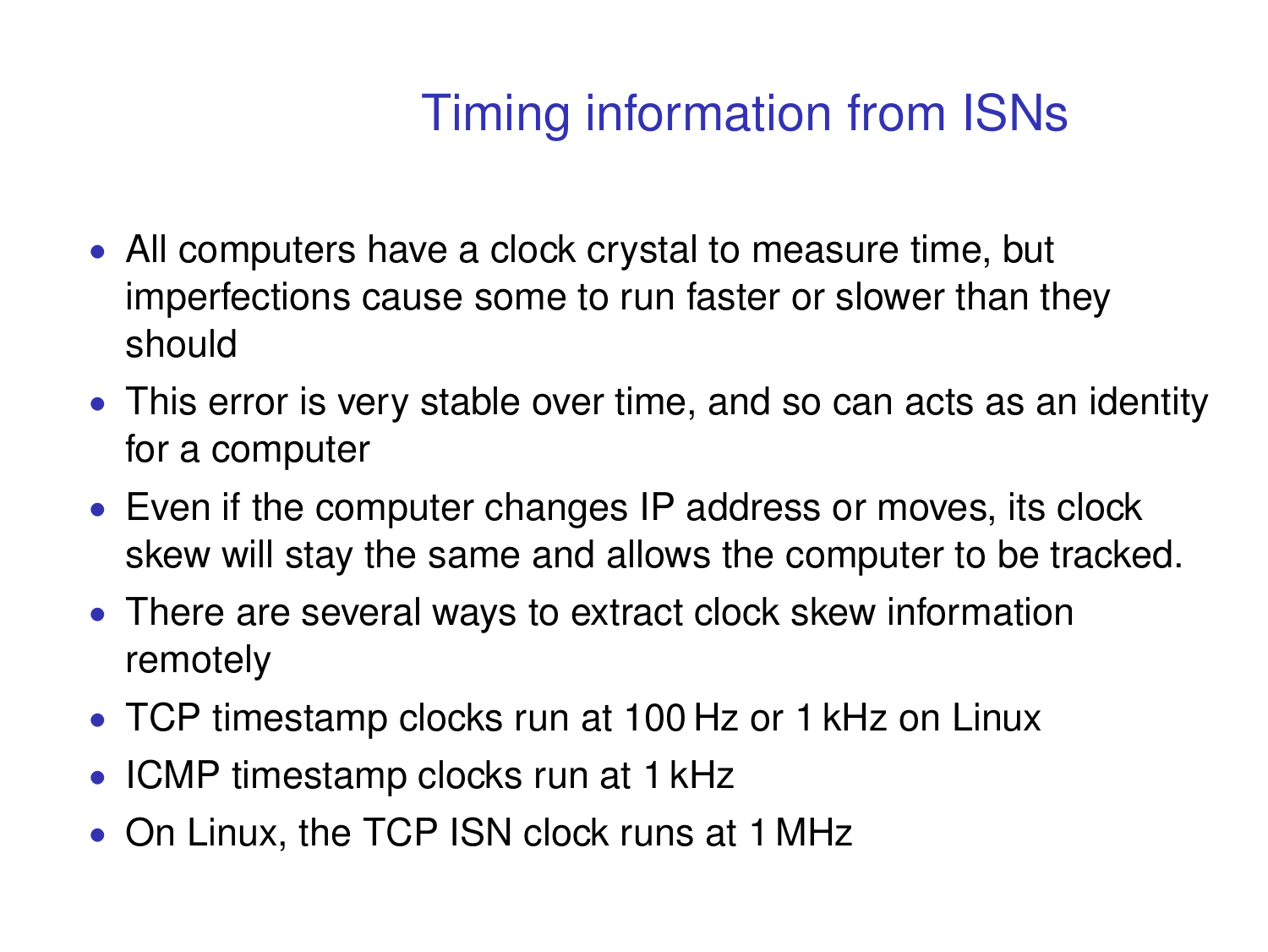#### Clock skew (ICMP timestamps)

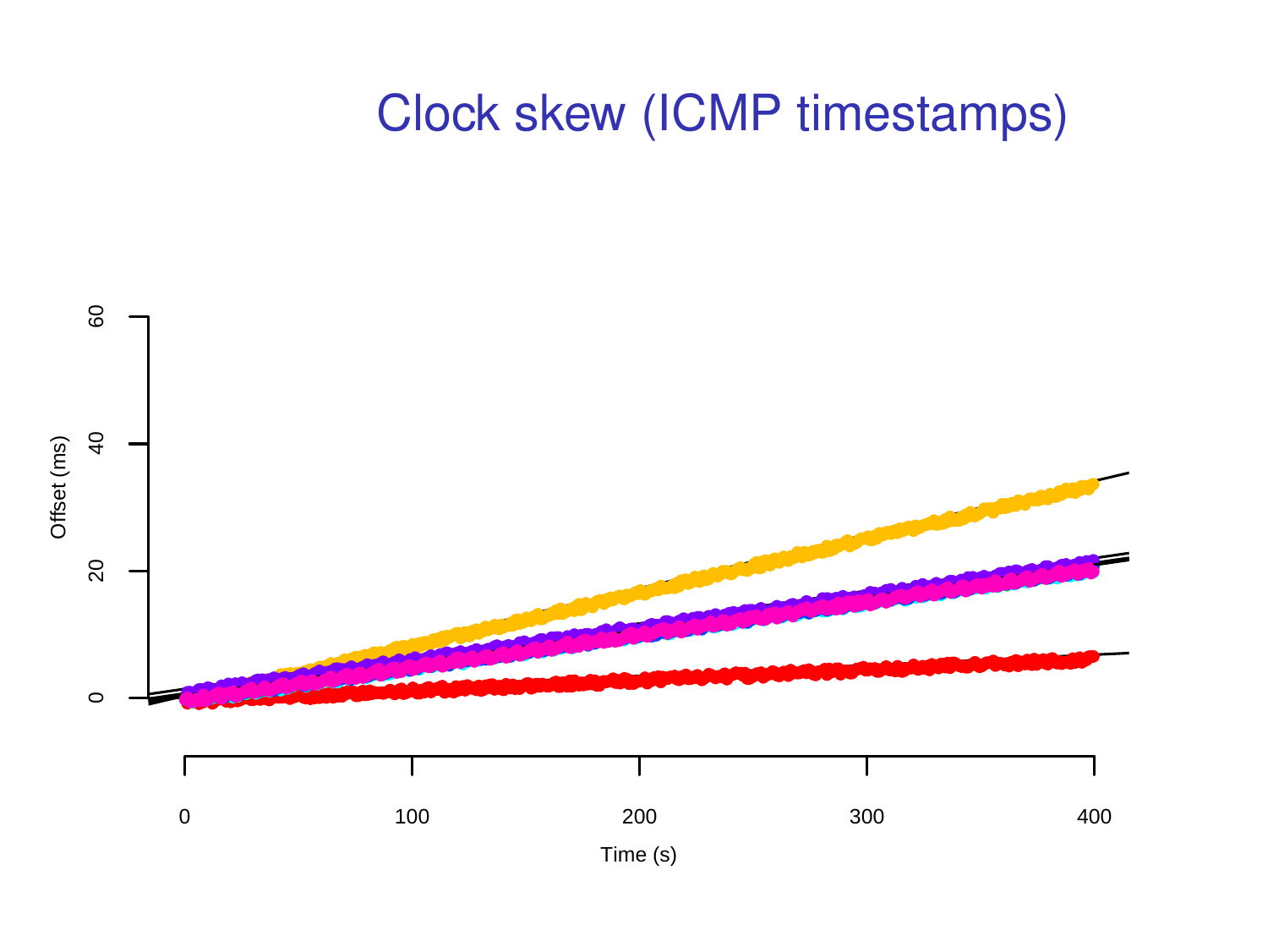#### Timing patterns in the ISN

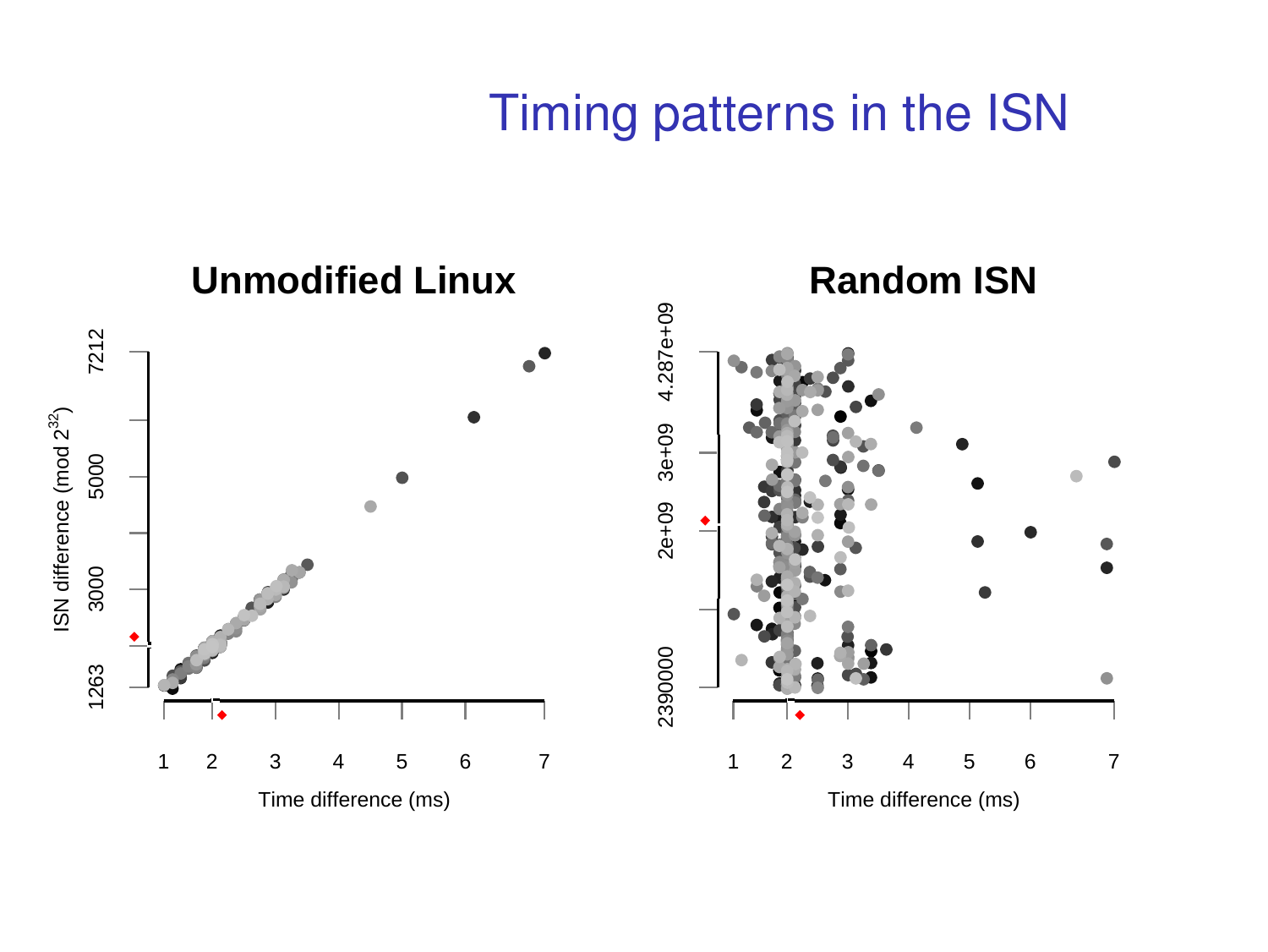### Clock skew (TCP ISN)